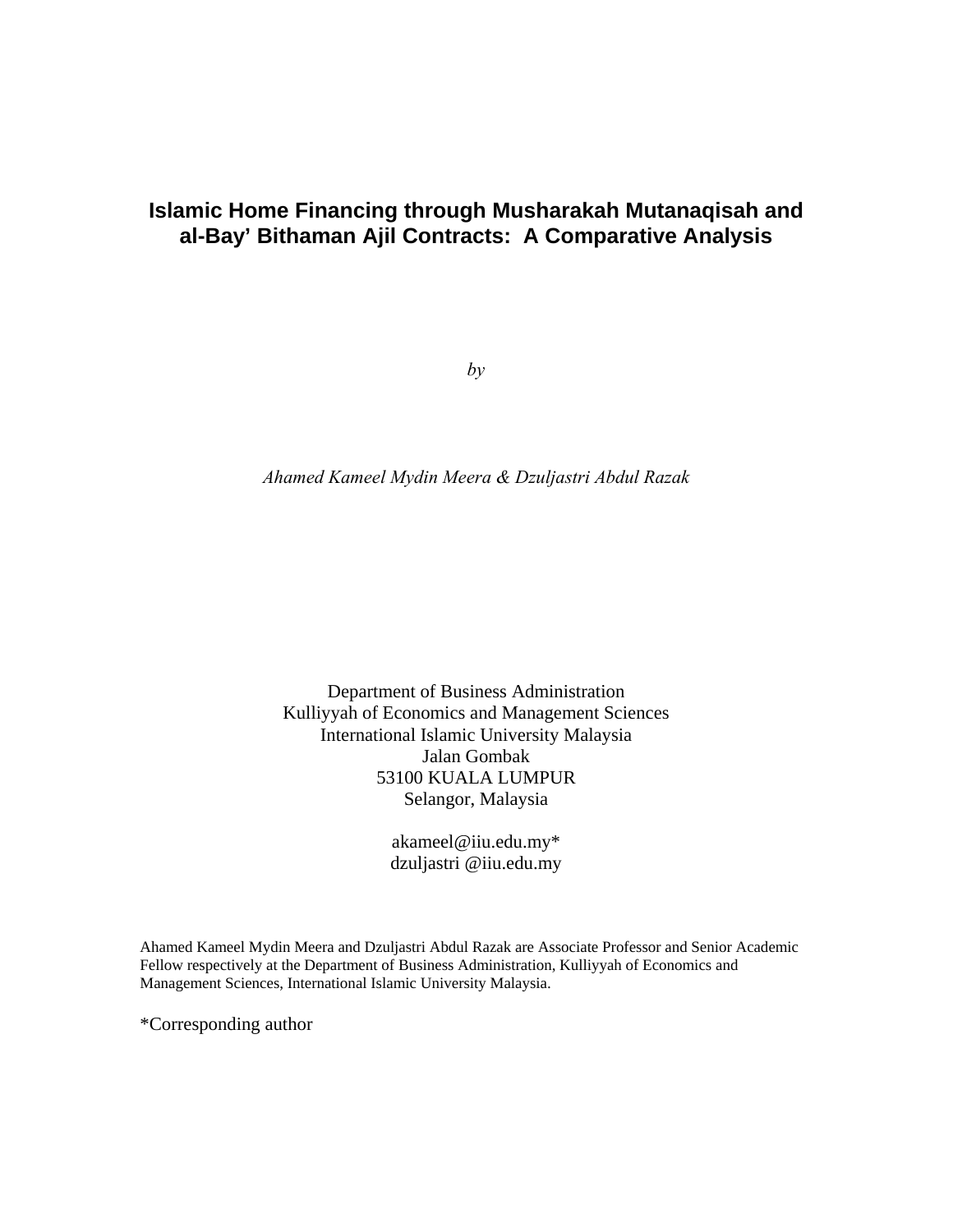# **Islamic Home Financing through Musharakah Mutanaqisah and al-Bay' Bithaman Ajil Contracts: A Comparative Analysis**

*by* 

*Ahamed Kameel Mydin Meera & Dzuljastri Abdul Razak* 

#### **Abstract**

Home financing takes a large chunk of peoples' income. As alternatives to conventional interest-based home financing modes, several Islamic modes are currently in existence, the dominant among which are the *al-Bay' Bithaman Ajil* (BBA) and the *Musharakah Mutanaqisah Partnership* (MMP) contracts. The BBA is a *murabahah* contract, based on buy-and-sell principle while the MMP consists of a *musharakah* (partnership) contract and an *ijarah* (rental) contract where the equity of the financier follows a diminishing balance method. Scholars are consensus on the *Shari'ah* permissibility of the MMP contract, but nonetheless, are not consensus on the permissibility of the BBA contract. Middle Eastern scholars generally disapprove of the BBA, which on the contrary is popular in Malaysia, Indonesia, Brunei etc. This paper is a theoretical paper that compares these two contracts for the financing of assets, from Islamic and economic perspectives. The paper concludes that the MMP has several advantages over the BBA for the customer. Apart from being consensus *Shari'ah*-compliant, it can be made to avoid interest (*riba*) totally by means of using some rental or house price index while reducing the cost of homes and the duration of financing. The balance of financing, at any point in time, never exceeds the original price of the asset, unlike under the BBA where it can. When implemented through cooperatives, the MMP can also provide an investment avenue for members while not contributing to macroeconomic problems through the fractional reserve money creation process; and hence is argued to be consistent with the *maqāsid al-Sharī'ah*. The paper also provides a mathematical derivation note for the MMP.

## **I. Introduction**

Home is a basic necessity for human life. Everyone needs a shelter for rest, sleep, comfort and protection from sun and rain. It is a place to dwell in comfort with family. Therefore, owning a good home is an aspiration of everyone. People fulfill this need by building a home on their own, purchasing it or renting it from others. Indeed, payment for home mortgage normally takes a good chunk of one's monthly income. Conventional home mortgages are, of course, interest-based and forbidden in Islam. Accordingly, Islamic financial institutions have introduced a number of *Shari'ah*-compliant modes for home ownership, the dominant of which are the *al-Bay' Bithaman Ajil* (BBA) and the *Musharakah Mutanaqisah Partnership* (MMP) contracts. The BBA is the popular concept in countries like Malaysia, Indonesia and Brunei whereas the MMP is widely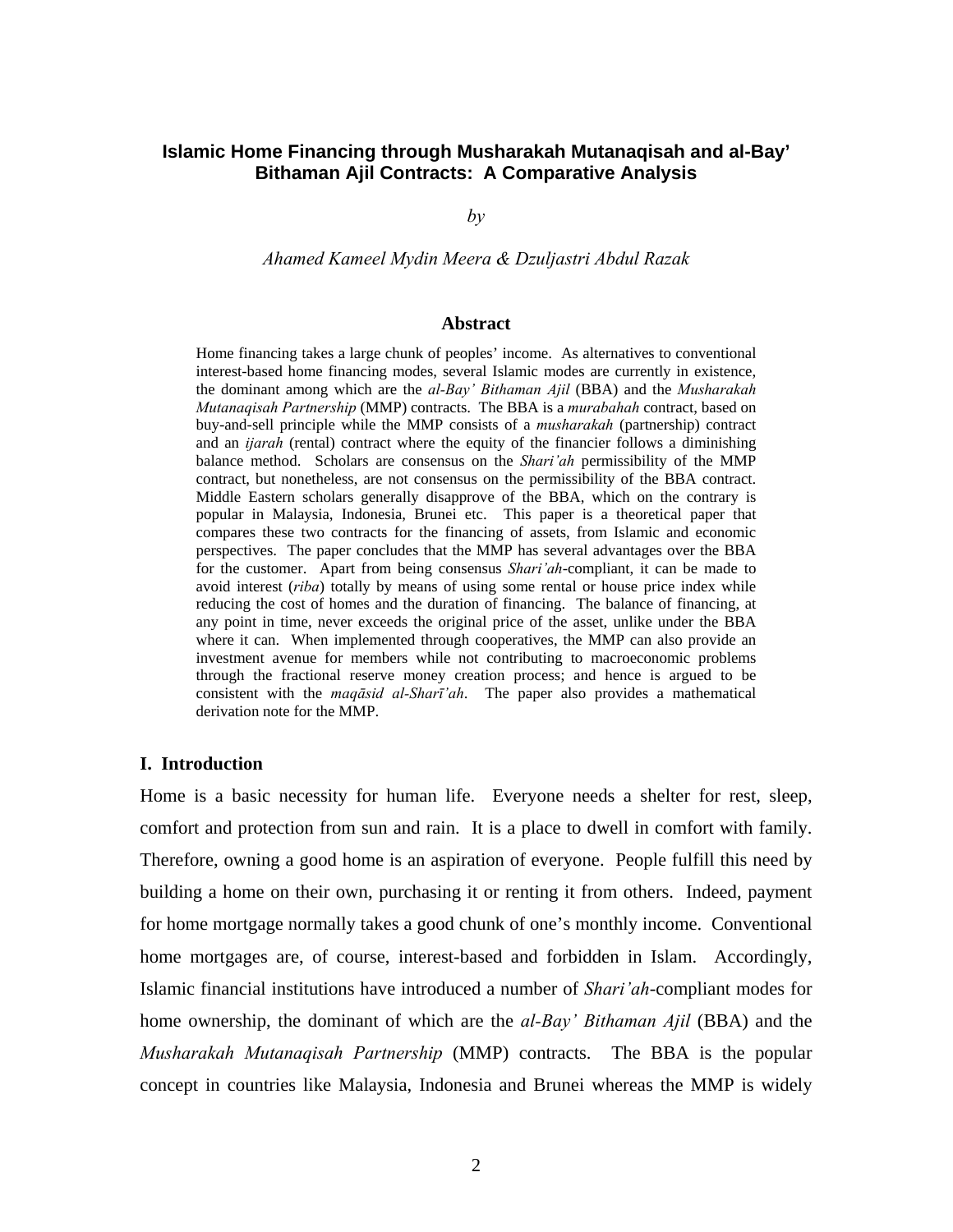practiced in the Middle East, United States, Canada, United Kingdom and Australia. The Middle Eastern *Shari'ah* scholars disapprove of the BBA contract, citing that it is similar to the conventional loans. Indeed, theory of finance predicts that the Islamic modes like BBA to converge to its conventional counterpart due to the *law-of-one-price* (See Meera and Larbani 2004). This convergence has caused Islamic finance to evolve greatly; from being a 'profit-and-loss" banking to fixed-rate *murabahah* financing, and now towards a floating rate financing mode. The Central Bank of Malaysia, for example, has approved a 'floating-rate' BBA where the customer pays a monthly instalment amount that is on the higher end, but thereafter gets a rebate based on the prevailing market interest rate<sup>[1](#page-2-0)</sup>. Indeed, many BBA customers have shown dissatisfaction over its implementation.

 Caught without much choice, the widespread application of the BBA in this part of the world, has however, put customers as well bankers in jeopardy particularly during volatile economic conditions. This is because the BBA is similar to fixed rate 'debt financing'. During the 1997 East Asian financial crisis, for example, when interest rates were soaring up, the Islamic banks were unable to react, thereby causing huge arbitrage opportunities<sup>[2](#page-2-1)</sup>. Additionally, this also caused liquidity and risk management problems. Accordingly, Islamic banking and finance is being forced to change further; to be one that is *Shari'ah*-compliant and 'friendly' to the customer while also bearing liquidity and other risks 'comparable' to the conventional banking.

 The objective of this paper is to make theoretical analyses between the BBA and the MMP contracts. For the benefit of the interested readers, practitioners and teachers of Islamic banking and finance, the paper also provides a mathematical derivation note for the MMP contract.

#### **II. The** *al-Bay Bithaman Ajil* **(BBA) Contract**

1

The BBA is basically a sale contract which provides the buyer the benefit of a deferred payment, whereby the deferred price of the sale object carries an additional profit. It is an extension of the *murabahah* (cost plus) contract, whereby the commodity exchanged is

<span id="page-2-0"></span><sup>&</sup>lt;sup>1</sup> Note that this not only makes the Islamic mode to become dependent on interest rate, it can also pose potential cashflow problems since it requires the customer to have a high monthly cash amount compared to the conventional.

<span id="page-2-1"></span> $2^{2}$  Indeed, this prompted the then Malaysian Finance Minister to suggest the possibility of making Islamic financing modes be based on variable rates (Business Times, April 22, 1998).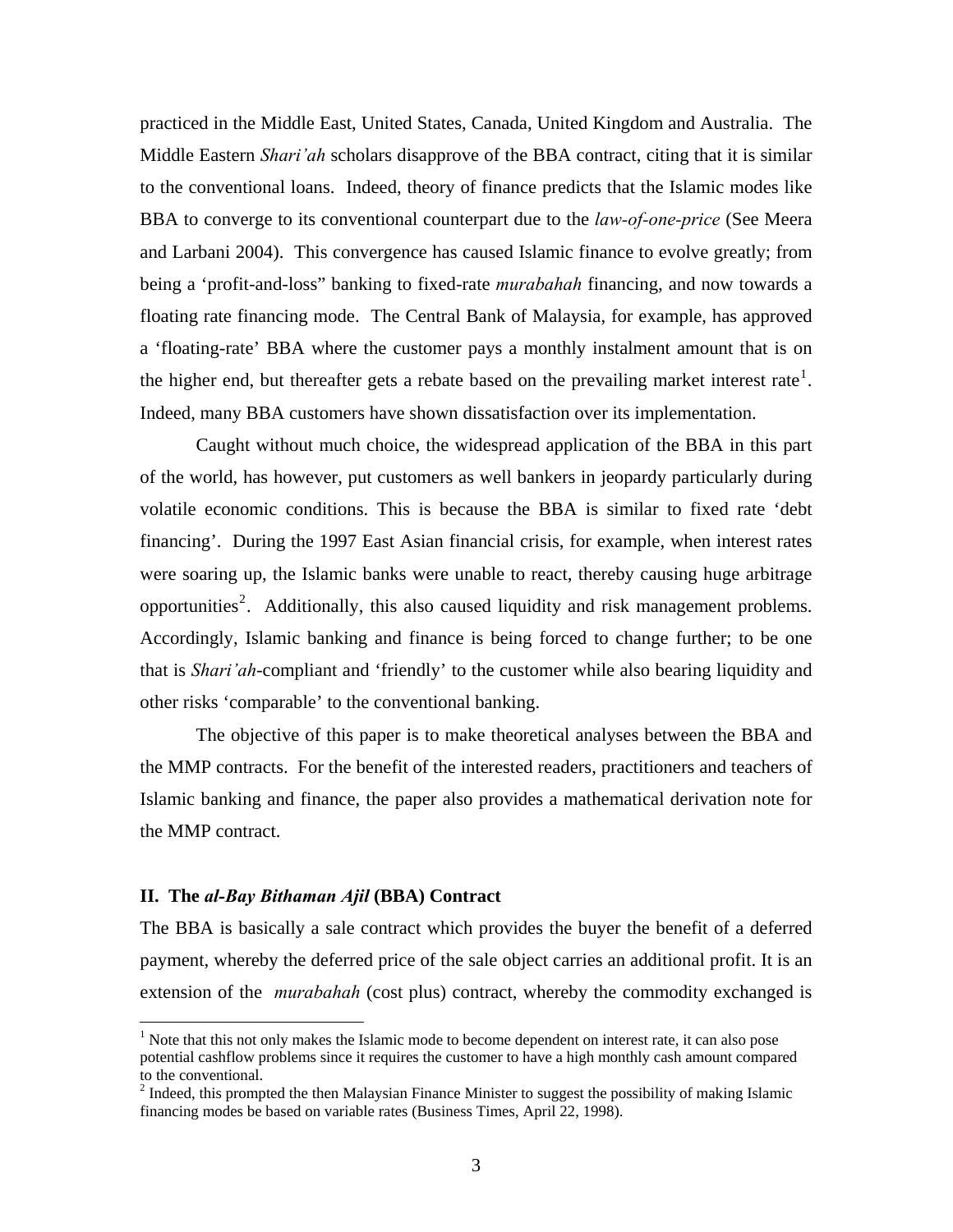"delivered" immediately but the sale price (with profit) is paid in instalments, over a long period (the *murabahah* itself being generally for short periods). While the BBA is widely used in Malaysia, Indonesia, Brunei and few other countries, it has been subjected to much controversy among the *fuqaha* worldwide with regards to its permissibility; where most of the Middle East scholars have rejected it. Even though some *Shari'ah* councils have agreed on its permissibility, a guideline from the Council of Islamic Ideology (Pakistan) in its report on the elimination of interest states that<sup>[3](#page-3-0)</sup>:

*However, although this mode of financing is understood to be permissible under the Shari'ah, it would not be advisable to use it widely or indiscriminately in view of the danger attached to it of opening a back door for dealing on the basis of interest"* 

In the conventional system, home financing is, of course, usually interest-based and is forbidden in Islam<sup>[4](#page-3-1)</sup>. The current BBA home financing, however, does not alter much the above equation. Instead of charging the customer interest, financiers charge a profit derived through a buy-and-sell contract which is permitted in Islam<sup>[5](#page-3-2)</sup>, but regretfully, the profit rate is dependent on the market interest rate due to arbitrage activities<sup>[6](#page-3-3)</sup>. Therefore, while the BBA is practiced as *Shari'ah* compliant in some countries, it is, nonetheless, converging to the conventional mode where the computational formulas are similar to the conventional and where the profit rate tracks the market interest rate.

 The current difference between the fixed-rate BBA and the conventional mode is that once the profit rate is fixed in the BBA, say at 7% per annum, it will remain the same for the entire duration of financing. This, in fact, causes problems for the financiers as it is difficult to estimate accurately the cost of funds and hence the appropriate profit rate over long periods like 20 years, due to the volatility of economic conditions. This

 $\overline{a}$ 

<span id="page-3-1"></span> $4$  Generally, a conventional mortgage is pegged against the bank's base lending rate (BLR) plus a spread, e.g. 6.4 % p.a. BLR plus 2.0% p.a. spread ( that equals 8.4 % per annum). The price for the loan, thus, varies according to the changes in the BLR which depends on the country's economic conditions. If, for example, the BLR moved to 6.7 % p.a, the mortgage rate is then revised to 8.7% p.a and so on.

<span id="page-3-0"></span><sup>3</sup> The Council of Islamic Ideology Pakistan, (1977), *Elimination of Interest from the Economy,* Islamabad: Government of Pakistan.

<span id="page-3-2"></span><sup>5</sup> This is based on the frequently quoted verse from the Holy *Quran* (*al-Baqarah*, 2:275) which states that Allah has permitted trade and forbidden *riba*. 6

<span id="page-3-3"></span><sup>&</sup>lt;sup>6</sup> Which Shaikh Nizam Yaquby and Muhammad Taqi Usmani, in a 1998 fatwa, approve of so long such interest-based benchmarks do not render the contract on a variable rate.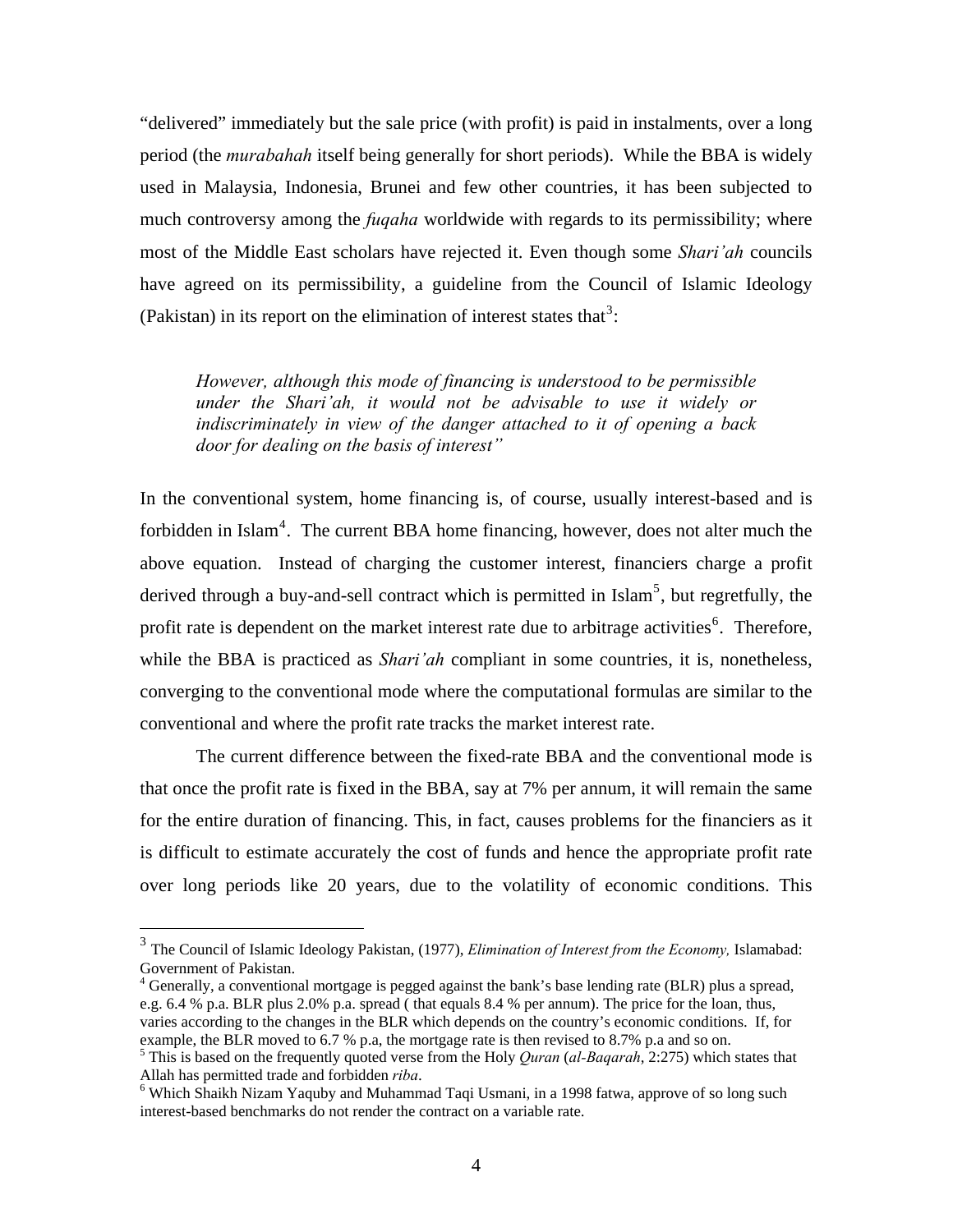encourages customers to refinance their home from BBA to conventional during low interest periods and vice versa.

## **2.1 Operational issues of BBA Home Financing**

BBA is a facility provided by the financier to assist the customer pay the cost of financing, e.g. a house, over the tenor of financing, e.g. 20 years, at a fixed rate determined by the financier. The financier initially buys the house from the customer (cost of financing amount) and sells it back to the customer, plus of its profit margin<sup>[7](#page-4-0)</sup>.

 As the seller of the property, the *Shari'ah* requires the bank to hold ownership of the property and to hold all liabilities arising, including defects. But currently, BBA documentations show that the bank merely acts as a financier rather than a seller and excludes itself of all liabilities. This, of course, ignores the *Shari'ah* principle of "*al-Ghorm bil Ghonm*" (no reward without risk), "*Ikhtiar*" (value-addition or effort) and "*al-Kharaj bil Daman*" (any benefit must be accompanied with liability), thereby rendering the BBA profit to be implicated with *riba*.

 The issue of concern here is the availability of *iwad* (counter value) in BBA financing. According to Rosly (2005), the Qur'an uses trade (*al-bay*) because the profit generated from trading incorporates risk-taking, while the contractual profit from loan transactions (*riba*) is risk-free. It further asserts that *al-bay* implies the existence of *iwad*  required by the *Shari'ah* to be a lawful profit in Islam. Three elements of *iwad* that should exist are risk (*ghorm*), work and effort (*ikhtiar)* and liability (*daman)*.

*Iwad* is the basic trait or the *conditio sine quo non* of a halal or lawful sale *(albay),* because a sale is necessarily an exchange of value against an equitable return and compensation for the goods or services exchanged<sup>[8](#page-4-1)</sup>. According to Ibn al-'Arabi (d.543H/1148), every increase which is without an *iwad* or equal counter value, is *riba*.

 $\overline{a}$ 

<span id="page-4-0"></span><sup>7</sup> Indeed, therefore the BBA generally also involves a *bay al-inah* contract that is disapproved by all schools except the Shafi'e school that permitted it with abhorrence (See Mustafa Omar Mohammed, Islamic Financial Contracts (Module 2), Fiqh Muamalat Course Material, International Islamic University Malaysia, p.17). Furthermore, it is important to note that most if not all Islamic banks operate under the fractional reserve system. This means that Islamic banks, just like their conventional counterparts, also create fiat money out of nothing but disburse this newly created money using Islamic financing modes. Meera and Larbani (2004) and others have questioned the *Shari'ah* compliance of fiat money creation itself, an issue on which the *Shari'ah* scholars are still silent about. 8

<span id="page-4-1"></span> $8$  Rosly (2005), p.40.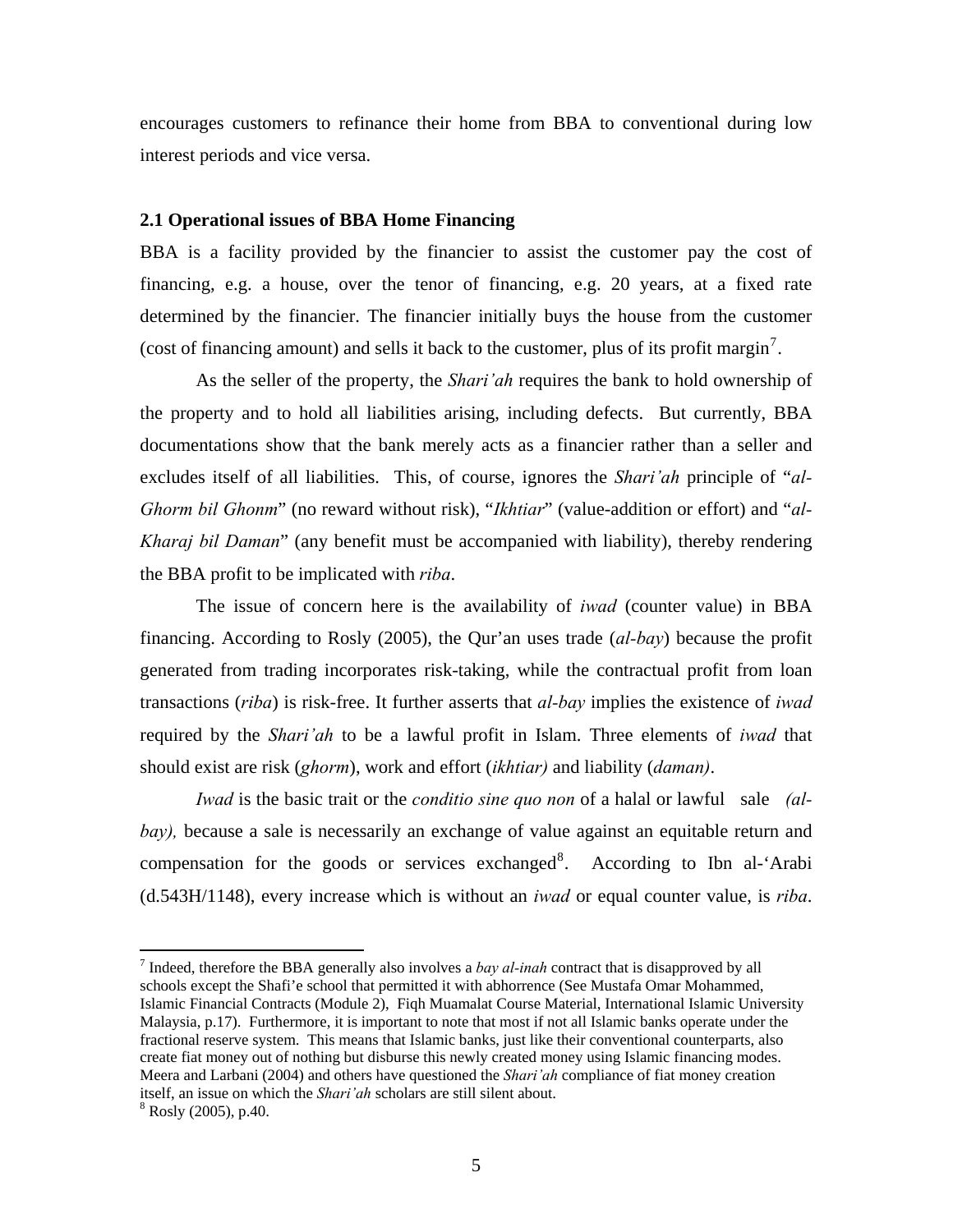*Iwad* is the necessary requirement to be fulfilled in trading (*al-bay*) as it brings along a sense of equity and justice into a business that rendered it superior to an interest-bearing system.

 Rosly (2005) also opined that there is no risk taking in the current BBA financing, and, hence, does not merit the Qur'anic concept of *al-bay. Daman* (liability) should also exist in a trading transaction whereby the supplier provides guarantees on the goods sold. However in the current BBA home financing, the customer is forced to face the financial burden of paying the for the house even before it is completed, as he has engaged in a 'debt contract' with the bank at the outset. By ignoring the concept of *iwad*, the BBA contract is not seen as conforming to the *maqasid al-Shari'ah* that removes hardship (*raf' al-haraj*) and preventing harm (*daf' al-darar*) in the economic sphere, thereby leaving the welfare of people unprotected – a possible crime when the transaction is done under an Islamic label<sup>[9](#page-5-0)</sup>.

Another issue that arises from the long-term BBA financing is the mismatching of the BBA funds against its short-term deposit tenor. Whilst conventional financing has the ability to address this mismatch in the cost of funds through the variable interest rate  $(BLR + a$  spread), BBA financing cannot do this since customers are charged a fixed profit rate for the entire period of financing $10$ .

## **2.2 Example of a** *al-Bay Bithaman Ajil* **(BBA) Financing**

Consider the following example<sup>[11](#page-5-2)</sup>. Assume that a customer wishes to buy a houses priced at RM200, 000. The customer puts a down-payment of 10 percent, i.e. RM20, 000 and finances the remaining 80 percent, i.e. RM180, 000 using the BBA method. Also assume that the Annual Profit Rate (APR) charged by the bank is 10 percent per annum and the duration of financing is for 20 years. The Islamic bank would first buy the house for RM180, 000 and then sell the house to the customer at a profit, with deferred payments over the 20-year period<sup>[12](#page-5-3)</sup>.

1

<sup>&</sup>lt;sup>9</sup> See Bilal Farid et.al.

<span id="page-5-1"></span><span id="page-5-0"></span><sup>&</sup>lt;sup>10</sup> The proposed floating-rate BBA, of course, may solve this mismatch problem.

<span id="page-5-2"></span><sup>&</sup>lt;sup>11</sup> A condition that existed in a locality in Malaysia in 1996.

<span id="page-5-3"></span><sup>&</sup>lt;sup>12</sup> It is important to note that Islamic banks and conventional banks that operate under the fractional reserve system would, indeed, create this RM180, 000 out of nothing. This mechanism actually adds new money into the economic system without reducing the total deposits of the depositors.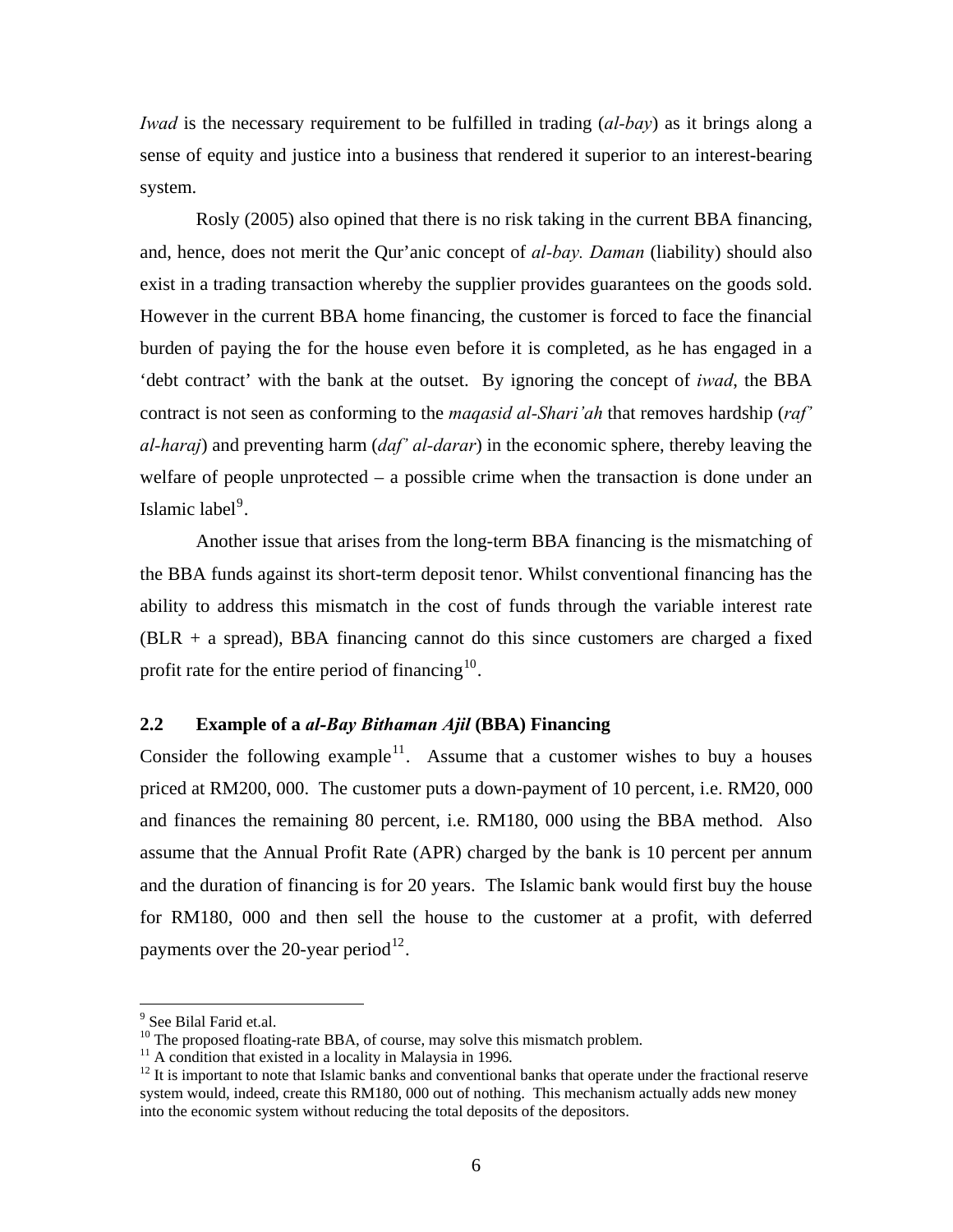The monthly payment for the above financing is  $RM1,737.04^{13}$  $RM1,737.04^{13}$  $RM1,737.04^{13}$ , payable for 240 months which adds up to RM416, 889.35 in total. The difference between this figure and the original financing of RM180, 000 which equals RM236, 889.35 is the total profit for the Islamic bank from this transaction. The profit of RM236, 889.35 is capitalized upfront in the BBA mode, unlike under the conventional mortgage, where the interest due is not recognized until the elapse of time. One important difference of the BBA compared with the MMP and the conventional mortgage is that of the balance of financing remaining before the expiry of the duration of financing. For our example, the BBA balance after 10 years (i.e. after 120 payments) is the total of the remaining 120 payments, i.e. RM208, 444.80 whereas under conventional mortgage, this amount would represent the total interest paid for the loan over the 20-year period. The Islamic bank, however, may give some rebate for the early repayment, but the amount of rebate is determined at the discretion of the bank. Since the selling price is a price, indeed, *Shari'ah* prohibits the rebate to be stated as part of the contract. Note that even after ten years of repayment, the balance under the BBA mode can even exceed the original financing of  $RM180,000^{14}$  $RM180,000^{14}$  $RM180,000^{14}$  (See Figure 1). Nevertheless, considering all the socioeconomic effects of fiat money, we regretfully assert that Islamic banking within the fractional reserve system can, indeed, be very damaging to the economy<sup>[15](#page-6-2)</sup>.

<span id="page-6-0"></span><sup>13</sup> Computed using the standard formula for present value of annuities, i.e.  $PV = \frac{1}{t} \left| 1 - \frac{1}{(1 + i)^n} \right|$ ⎦  $\left|1 - \frac{1}{(1 + i)^n}\right|$ ⎣  $\mathsf{L}$  $PV = \frac{Pmt}{i} \left( 1 - \frac{1}{(1+i)^n} \right)$  $(1+i)$  $1 - \frac{1}{\cdots}$ 

which gives  $Pmt = \frac{(\sqrt{1+i})^n - 1}{(1+i)^n - 1}$  $(1+i)$  $=\frac{i(1+i)^n P}{(1+i)^n}$ *i*  $Pmt = \frac{i(1+i)^n PV}{n}$ .

 $\overline{a}$ 

<span id="page-6-1"></span> $14$  This happens neither under the conventional mortgage nor the MMP as will be illustrated later, where the balance of financing, at any point in time, never exceeds the principal amount. Therefore, under fractional reserve banking system where both the conventional and Islamic banks create money out of nothing, the Islamic mode is, indeed, very attractive to the bankers. Infact, Citicorp, a conventional bank, is reported as the largest Islamic banking services provider in the world in terms of transactions (*The Asian Wall Street Journal*, 3 May, 2005, p.1).<br><sup>15</sup> See Meera (2002, 2004) for a discussion on the socio-economic implications of fiat money creation and

<span id="page-6-2"></span>for a demonstration why both Islamic and conventional banking systems would ultimately converge, i.e. become equal, due to arbitraging between both the banking systems. This implies that the global Islamic mode of financing would soon converge into the floating rate market. Meera and Larbani (2005) argued that the seigniorage of fiat money is, indeed, a profound *riba*, which the *Sharī'ah* scholars must urgently address.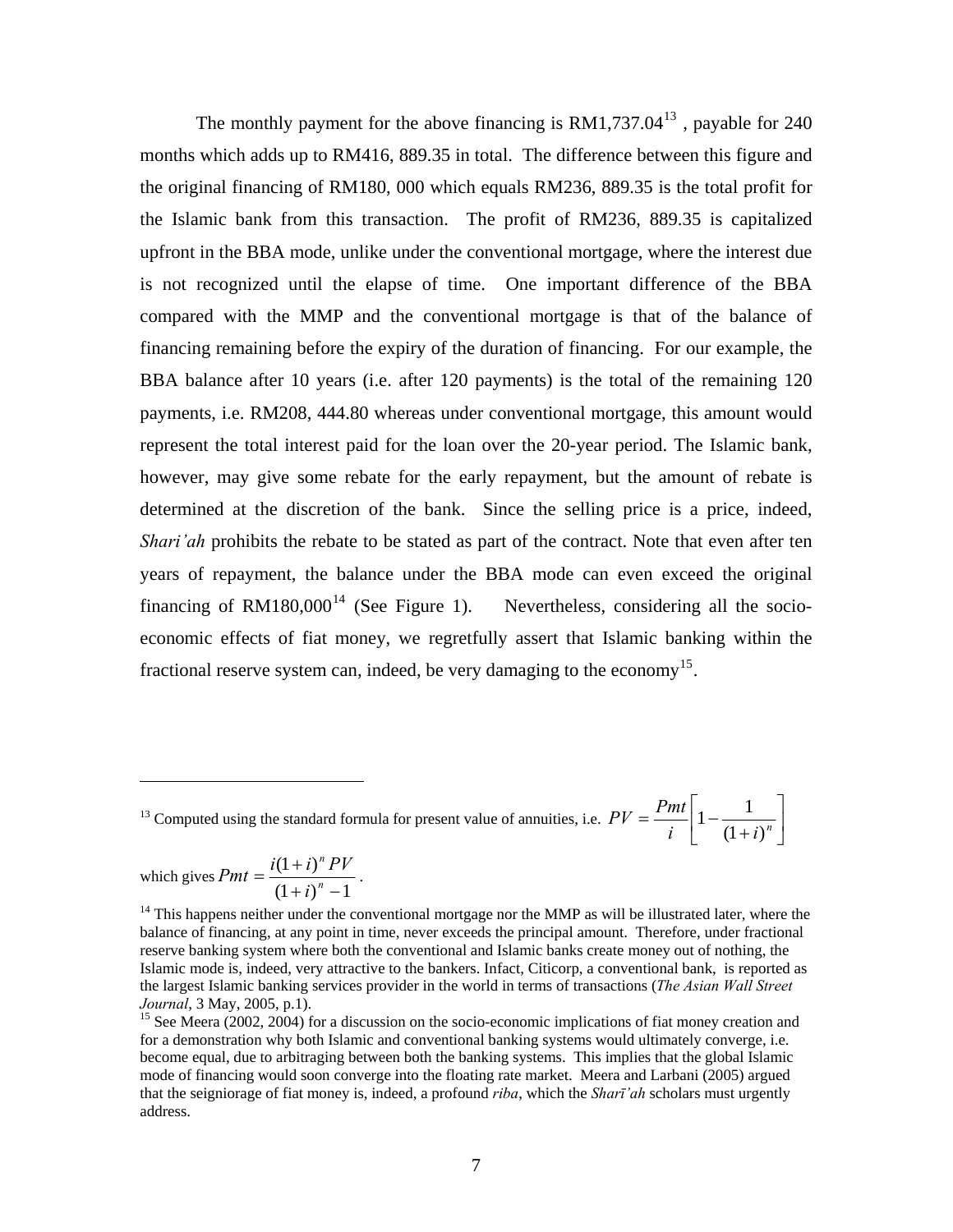# **Figure 1**





While both the Islamic bank and the conventional bank create the original principal amounts through fractional reserve banking system (i.e. loans given out do not really reduce the deposits of the depositors), a customer owes more money in the Islamic mode than the conventional mode at any time thereafter until the 'loan' is settled. This fact alone is very attractive for even the conventional bankers to provide Islamic mode financing. But, nonetheless, considering the serious negative socio-economic implications of fiat money-based fractional reserve banking, we regretfully conclude that Islamic banking under fractional reserve system is likely to accelerate the said effects –default rates, transfer of wealth and sovereignty etc. (See Meera 2004)

#### **III. The** *Musharakah Mutanaqisah* **Partnership (MMP) Concept**

The *Musharakah Mutanaqisah Partnership* (MMP) contract, on the other hand, is based on a diminishing partnership concept. Here, there are two portions to the contract. First, the customer enters into a partnership (*musharakah)* under the concept of '*Shirkat-al-Milik*' (joint ownership) agreement with the bank. Customer pays, for example, 10% as the initial share to co-own the house whilst the bank provides for the balance of 90%. The customer will then gradually redeem the financier's 90% share at an agreed portion periodically until the house is fully owned by the customer. Second, the bank leases its share (90%) in the house ownership to the customer under the concept of *ijarah*, i.e. by charging rent; and the customer agrees to pay the rental to the bank for using its share of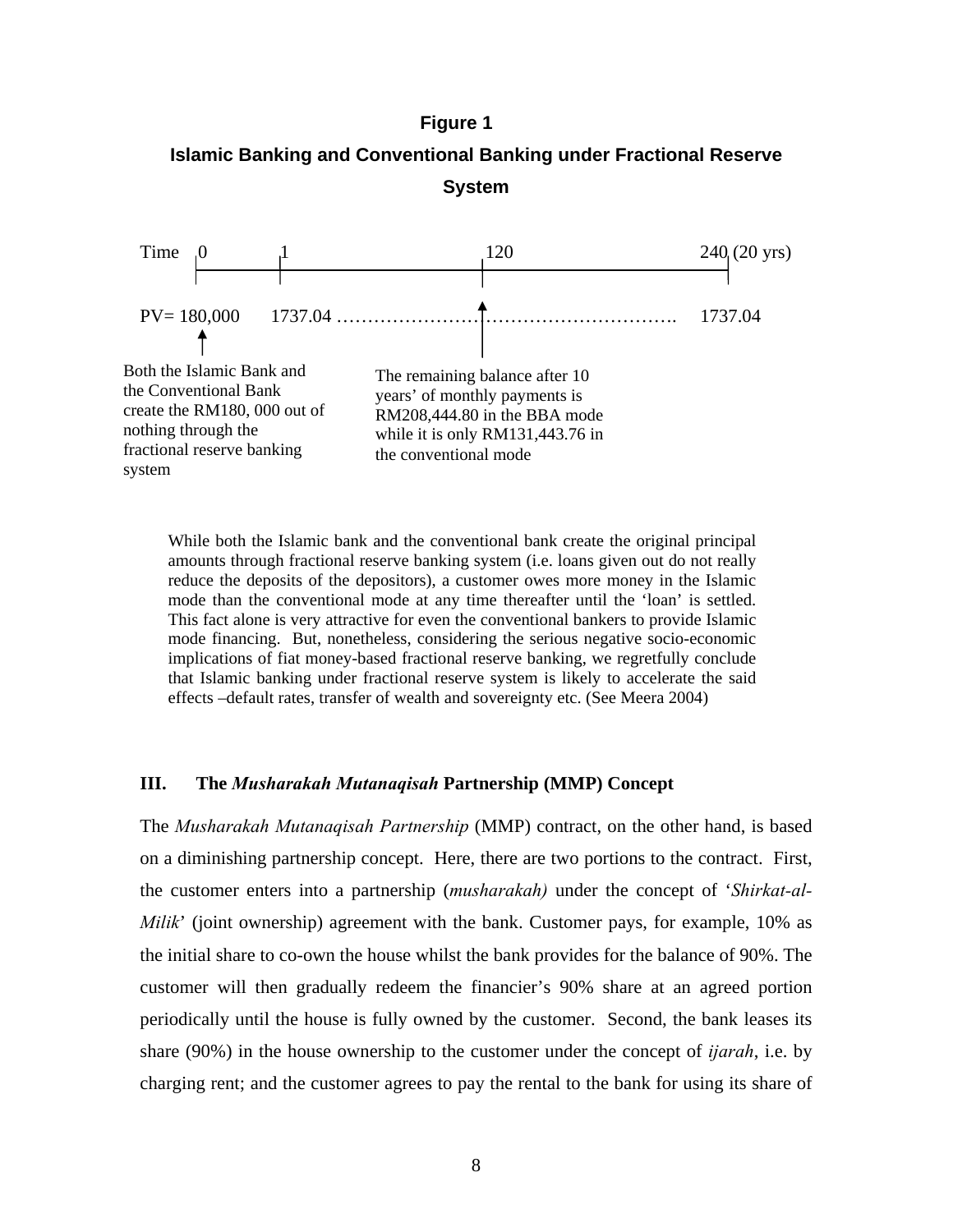the property. The periodic rental amounts will be jointly shared between the customer and the bank according to the percentage share holding at the particular times which keeps changing as the customer redeems the financier's share. The customer's share ratio would increase after each rental payment due to the periodic redemption until eventually fully owned by the customer.

Bendjilali and Khan (1995) and Muhammad Taqi Usmani basically agreed on the implementation process of *Musharakah Mutanaqisah Partnership.* They agreed that the product could help the people to less rely on other financing facilities such as the BBA, *Murabahah* etc. The scholars agreed that it is best to implement *Musharakah Mutanaqisah* Partnership for house financing or machinery financing whereby both assets can be leased out according to agreed rental. Joint ownership of a house or machinery is accepted by all schools of Islamic jurisprudence since the financier sells its shares to the customer (See Taqi Usmani 2002). The concept of diminishing *musharakah* is not confined to home ownership only. It can also be applied to other forms of acquiring assets such as buying a car or a taxi for earning income by using it as a hired vehicle. Creating joint ownership in the form of *Shirkah al-Milk* is allowed in the *Shar'iah*[16](#page-8-0).

Consider an example, where the customer wants to purchase a taxi to transport passengers, but can only afford 20% of the purchase price. The financier participates by providing the balance 80% of the share. The profit derived from the business is shared between them based on the capital contribution.

The financier's share is divided into eight units. At the end of three months (one quarter), for example, the customer purchases one unit from the financier. Hence, the financier's share gets reduced to 70% while the customer's share increased to 30%. Due to the now higher proportion of share ownership, the customer will be entitled to a higher profit ratio. This process will go on until after the expiry of two years (eight quarters), whereby the whole taxi will be owned by the customer.

<u>.</u>

<span id="page-8-0"></span><sup>16</sup> Ashraf Usmani (2002), p.116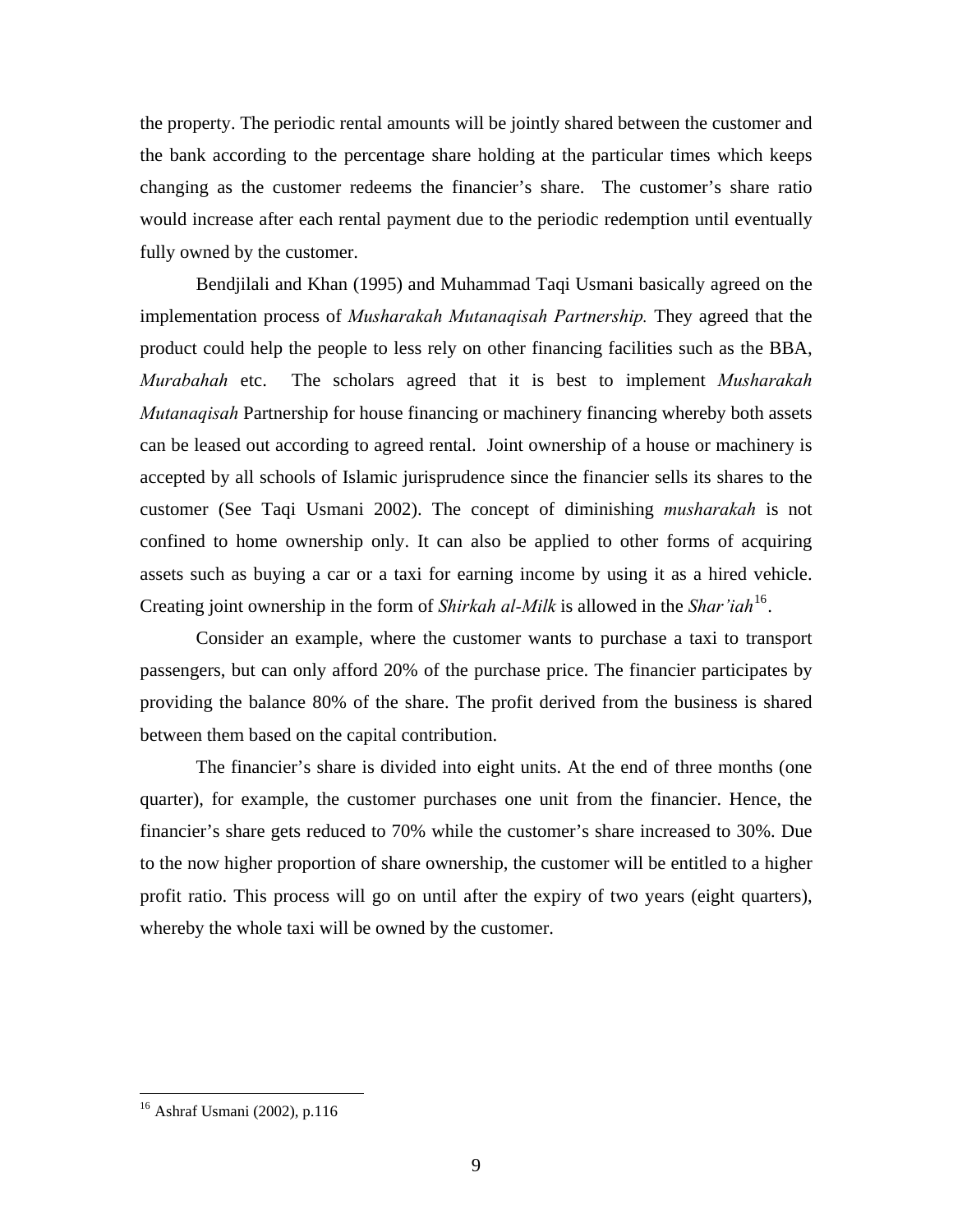# **3.1 Example of a** *Musharakah Mutanaqisah Partnership* **(MMP) Financing**

Consider the same example as for the BBA concept where a customer wishes to buy a house priced at RM200,000. Let's assume again that the customer pays 10 percent of the price, i.e. RM20,000, the financier puts the remaining 80 percent, i.e. RM180,000 and that the average rental for similar homes in the locality is agreed upon between the two parties to be RM1,000 per month. And the customer wishes to add another RM289.58 monthly<sup>[17](#page-9-0)</sup> in order to redeem the financier's share in 20 years. This gives, the total monthly payment as RM1,289.58. Table 2 below provides the schedule for the MMP contract:

|         |                                |                                      |                          |                     | <b>Rental Division</b> |                  |                                     |                                      |                                        |
|---------|--------------------------------|--------------------------------------|--------------------------|---------------------|------------------------|------------------|-------------------------------------|--------------------------------------|----------------------------------------|
| Month   | <b>Monthly</b><br>Rent<br>(RM) | <b>Monthly</b><br>Redemption<br>(RM) | Total<br>Payment<br>(RM) | Customer's<br>ratio | <b>Customer</b>        | <b>Financier</b> | Customer's<br><b>Equity</b><br>(RM) | Financier's<br><b>Equity</b><br>(RM) | Financier's<br><b>Cashflow</b><br>(RM) |
|         | A                              | B                                    | $C = A + B$              | D                   | E                      | F                | G                                   | H                                    |                                        |
| 0       |                                |                                      |                          | 0.10000             |                        |                  | 20,000.00                           | 180,000                              | (180,000)                              |
| 1       | 1,000                          | 289.58                               | 1.289.58                 | 0.10195             | 100.00                 | 900.00           | 20.389.58                           | 179,610.4                            | 1.289.58                               |
| 2       | 1,000                          | 289.58                               | 1,289.58                 | 0.10391             | 101.95 *               | 898.05           | 20,781.11                           | 179,218.9                            | 1,289.58                               |
| 3       | 1.000                          | 289.58                               | 1.289.58                 | 0.10587             | 103.91**               | 896.09           | 21,174.59                           | 178.825.4                            | 1,289.58                               |
| 4       | 1,000                          | 289.58                               | 1,289.58                 | 0.10785             | 105.87                 | 894.13           | 21,570.05                           | 178,430.0                            | 1,289.58                               |
| 5       | 1,000                          | 289.58                               | 1,289.58                 | 0.10984             | 107.85                 | 892.15           | 21,967.48                           | 178,032.5                            | 1,289.58                               |
| 6       | 1,000                          | 289.58                               | 1,289.58                 | 0.11183             | 109.84                 | 890.16           | 22,366.89                           | 177,633.1                            | 1,289.58                               |
| $\cdot$ | $\cdot$                        | $\blacksquare$                       |                          | $\cdot$             | $\cdot$                | $\sim$           | $\sim$                              | $\cdot$                              | $\cdot$                                |
|         | $\bullet$                      |                                      | $\blacksquare$           | $\blacksquare$      |                        | $\blacksquare$   |                                     | $\cdot$                              |                                        |
|         |                                |                                      |                          |                     |                        | ٠                |                                     | ٠                                    |                                        |
|         |                                | ٠                                    | ٠                        |                     | ٠                      |                  | ٠                                   | ٠                                    | ٠                                      |
| 240     | 1,000                          | 289.58                               | 1,289.58                 | 1.00000             | 993.59                 | 6.41             | 200,000                             | 0                                    | 1,289.58                               |
|         |                                |                                      | Total = RM309,499.20     |                     |                        |                  |                                     |                                      | $IRR = 6%$                             |

**Table 2 Payments Schedule for Musharakah Mutanaqisah Partnership[18](#page-9-1)**

 $\overline{a}$ 

Rental Distribution i.e. E-2(Customer's) =  $20,389.58$  X 200,000  $\frac{1,000}{1,000}$  = RM 101.95\*; F – 2 (Bank's) RM 898.05

G-1 Customer's Equity = RM 20,000 + RM 289.58 + RM 100 = RM 20,389.58

H-1 Bank's Equity = RM 200,000 – RM 20,389.60 = RM 179,610.40

<span id="page-9-0"></span><sup>17</sup> Equation (3) in the Mathematical Derivation for *Musharakah Mutanaqisah* Partnership in the Appendix is used to obtain this amount of RM289.58.

<span id="page-9-1"></span> $18$  An Excel spreadsheet that produces similar schedules for MMP computations is available from the authors upon request.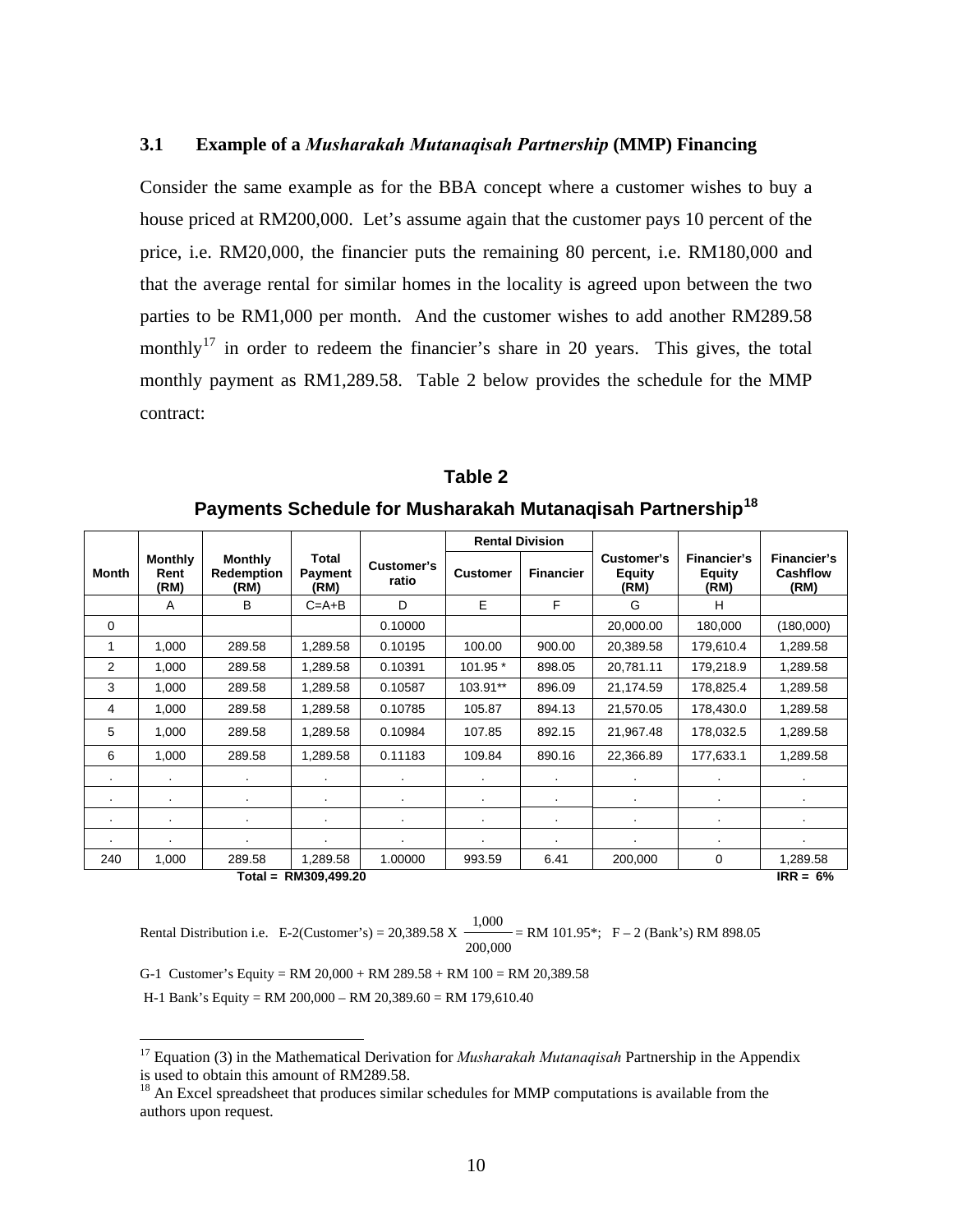Notice that while the amount to be paid monthly was RM1737.04 under the BBA concept, the monthly amount needed under MMP is only RM1, 289.58. Therefore, the customer saves RM447.46 monthly but acquires the home also in 20 years. Indeed, if the customer pays RM1,737.04 for the MMP mode as in the BBA, then the customer can own the home in 12 years 3 months<sup>[19](#page-10-0)</sup>, i.e. saving about 8 years of monthly payments! Table 3 below provides a comparison for financing the home using the conventional, BBA and MMP methods.

| Price of house = $RM200,000$             | Customer puts = $RM20,000$ | Financier provide = $RM180,000$ | Monthly Rental = $RM1,000$ |  |
|------------------------------------------|----------------------------|---------------------------------|----------------------------|--|
|                                          | $APR = 10%$                | $APR = 10%$                     | $APR = 6%$                 |  |
|                                          | <b>Conventional Loan</b>   | <b>BBA</b>                      | <b>MMP</b>                 |  |
| <b>Monthly payment</b>                   | 1737.04                    | 1737.04                         | 1289.58                    |  |
| <b>Total Payment</b><br>in 20 years      | 416,889.60                 | 416,889.60                      | 309,499.20                 |  |
| Total Interest/<br><b>Profit to Bank</b> | 236,889.60                 | 236,889.60                      | 129,499.20                 |  |
| <b>APR</b>                               | 10%                        | 10%                             | 6%                         |  |
| <b>Balance after 10 years</b>            | 131,443.76                 | 208,444.68                      | 116,156.56                 |  |

**Table 3 Comparison between Conventional Loan, BBA and MMP** 

From Table 3, it is obvious that so long the APRs are the same the total interest in the conventional equals the total profit in the BBA. But when customer wants to settle the financing earlier, say after 10 years, the loan balance under the BBA is always higher than under the conventional loan. The balance under the conventional is much lower because here the balance is the present value of the remaining 120 payments whereas under the BBA it is simply the monthly payment times 120 (i.e. under BBA the total profit for the twenty years is capitalized upfront). Nonetheless, the bank may give a rebate for early settlement which is decided at its discretion. Nevertheless, the total payments and loan balances are lowest in the MMP among the three financing methods. The mathematical derivation for MMP in the Appendix shows that the return to the MMP

 $\overline{a}$ 

<span id="page-10-0"></span> $19$  Obtained using Equation (2) in the Appendix.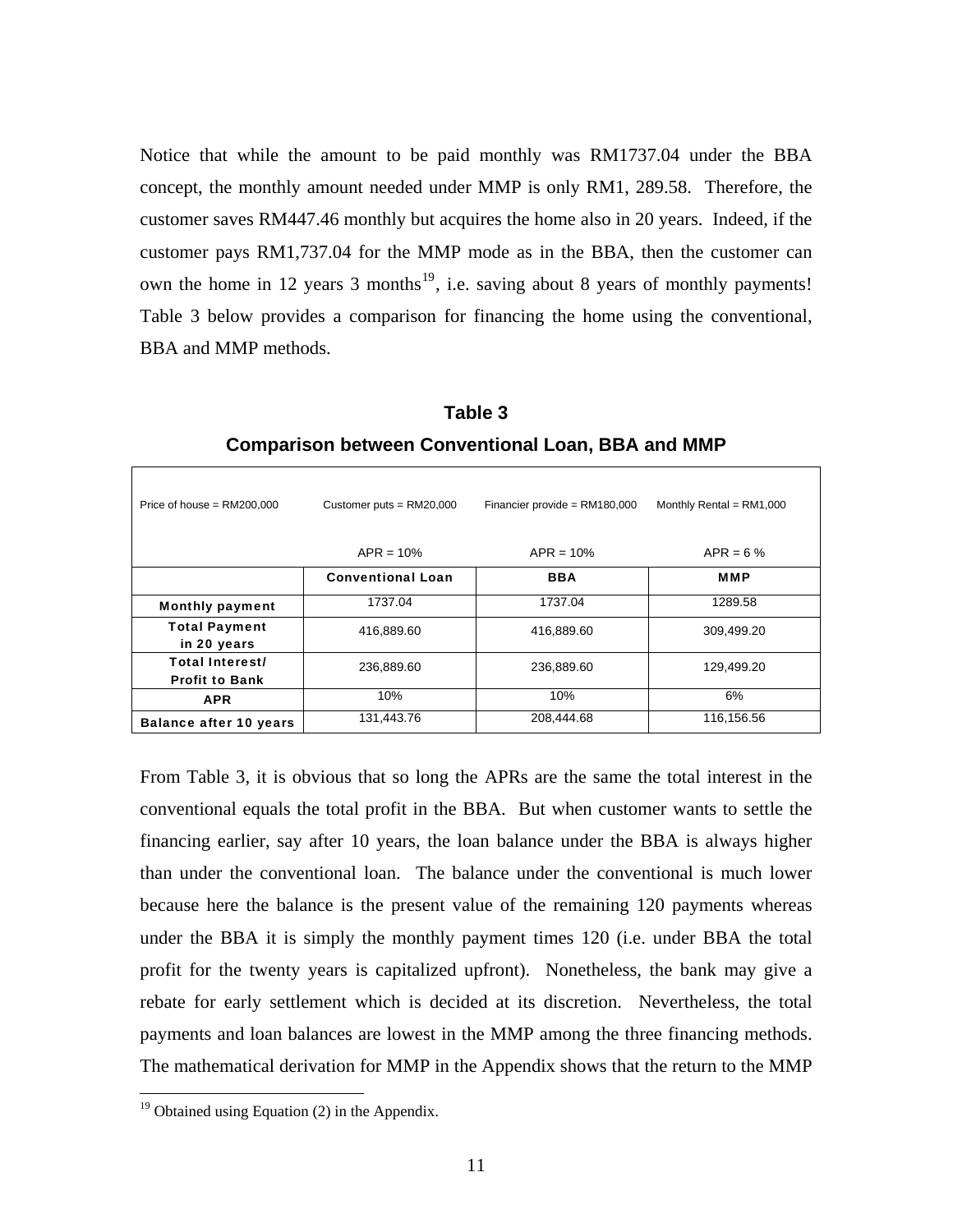is solely determined by the rental rate, which in this case is 0.5% per month (accordingly the APR is  $6\%$ <sup>[20](#page-11-0)</sup>. Interestingly, this return to the financier is neither determined by the initial capital provided by the financier nor the duration of the contract which is usual under debt financing. The return is solely but determined by the rental alone as a percentage of the house price. Such as the case, financiers of MMP would be tempted to finance only homes with high rental rates, whereas it would be in the interest of the customers to negotiate for low rentals. If, in our example, the rental rate for the MMP equals an APR of 10 percent (i.e. where the rental is RM1,666.67 per month) then, indeed, the 'amortization' schedule for all the three methods will be the same (though they differ conceptually). But one important difference would still remain, i.e. the balance of financing before expiry of the contract. The balance under the conventional loan and MMP would be the same while the balance under BBA would still be higher. This is because the conventional and MMP methods follow a diminishing balance schedule. Therefore, the balance under conventional and MMP can never exceed the financiers original contribution, but under the BBA it can<sup>[21](#page-11-1)</sup>.

# **3.2 Operational Issues of MMP Home Financing**

 $\overline{a}$ 

From the foregoing argument, it is obvious that the MMP may not be attractive to the bankers compared to the BBA contract because rarely the annual rental rate equals 10 percent which means ten years' rental equals the original price of the house. This can be deduced from the fact that mortgages generally exceed ten years. The norm in Malaysia is about 20 to 25 years. Indeed, two-generation mortgages have even been proposed (Berita Harian, 26 January 2005). Hence, the MMP is suited to be practiced, for example, by housing cooperatives where the funds are provided by the members for the benefit of the members themselves. While providing cheaper housing for members, the MMP also provides returns to the investing members in the form of rentals and sale of properties. Indeed, observations show that globally the MMP is being successfully practiced in a cooperative setting. Some examples of these are discussed in Section 3.3.

<span id="page-11-0"></span> $20$  The annual percentage rate (APR) in the MMP is determined by the rental rate, i.e. the annual rent divided by the original price of the house. In our example, it is  $(RM1,000 \times 12)/200,000 \times 100\% = 6\%$ . See equation 5 in the Appendix.

<span id="page-11-1"></span> $21$  As in the above example where after 10 years of payments, the balance under BBA is RM208,444.68 which exceeds the original amount of RM180,000!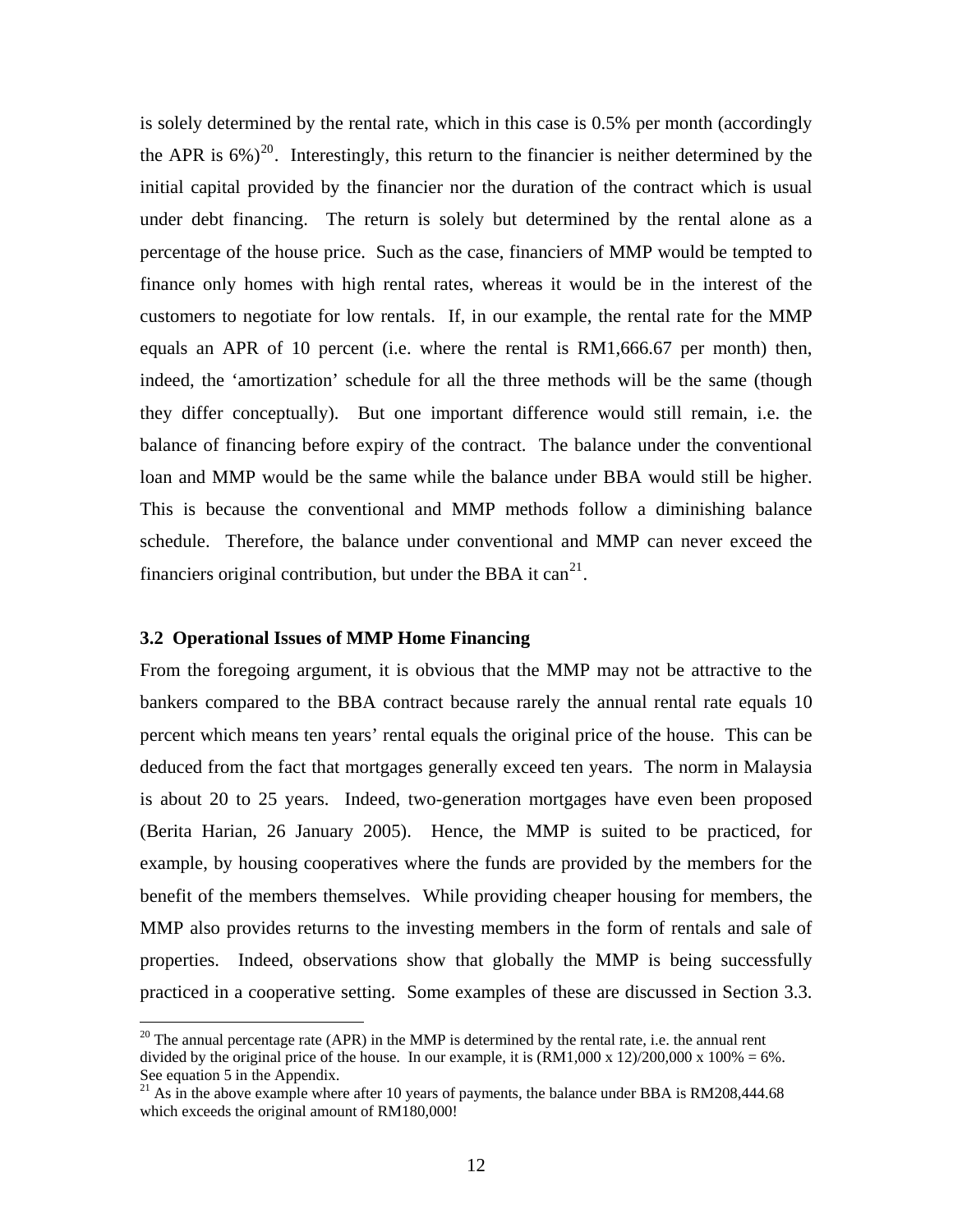An additional benefit of implementing the MMP by housing cooperatives is that it avoids new money creation as in the fractional reserve banking. By avoiding money creation and operating under a profit-and-loss sharing setting, the MMP can bring about a harmonous balance between the monetary sector and the real economy and thereby is likely to contribute towards the achievement of the *maqasid al-Shari'ah*.

 Nonetheless, the MMP is not going to be free from operational problems. For example, theoretically the rate of return to MMP is determined by the rental rate based on the market rental value, which is very much determined by the location (that affects the property price) and not by market interest rates. As time goes by, the rental value can therefore change, increasing in most cases. It would not then be easy to convince the customer that he now has to pay a higher rental! Keeping track of rentals in many locations can also prove cumbersome to the bank.

 Some quarters have, therefore, suggested the use of market interest rate, e.g. the LIBOR, BLR etc, as the benchmark. Adopting this would, of course, render the MMP similar to floating-rate conventional financing since the mathematical formulas for the MMP turn out to be similar to the conventional, as shown in the Appendix (but with interest replaced with rental). Since many real-estate studies have shown the property price as a significant variable determining the rent, we propose some kind of real estate index, like the House Price Index in the Malaysian case<sup>[22](#page-12-0)</sup> be used as the benchmark. As Shaikh Nizam Yacuby and Muhammad Taqi Usmani mentioned in their 1998 fatwa:

> *It is always preferable not to use a benchmark normally used in interest-based transactions, so that an Islamic transaction may not have resemblance with an interest-based transaction.*

Hence, unlike the interest rate, a house price index will also be directly linked to the usufruct of the asset<sup>[23](#page-12-1)</sup>. The implementation of MMP may also require tax regulations to be amended to allow only rental charges contributing to profit be treated as income to the bank i.e. rental charges contributing to customer's equity must no be taxable  $24$ . Similarly, land laws may also need to be amended so as to allow banks to become principal co-owners of properties.

<u>.</u>

<span id="page-12-0"></span><sup>&</sup>lt;sup>22</sup> The Malaysian House Price Index is computed and released by the Valuation & Property Services Department, Ministry of Finance, Malaysia. See www.jpph.gov.my

<span id="page-12-1"></span> $23$  The index value differs according to locality.

<span id="page-12-2"></span> $24$  See Bilal Farid et.al, p16.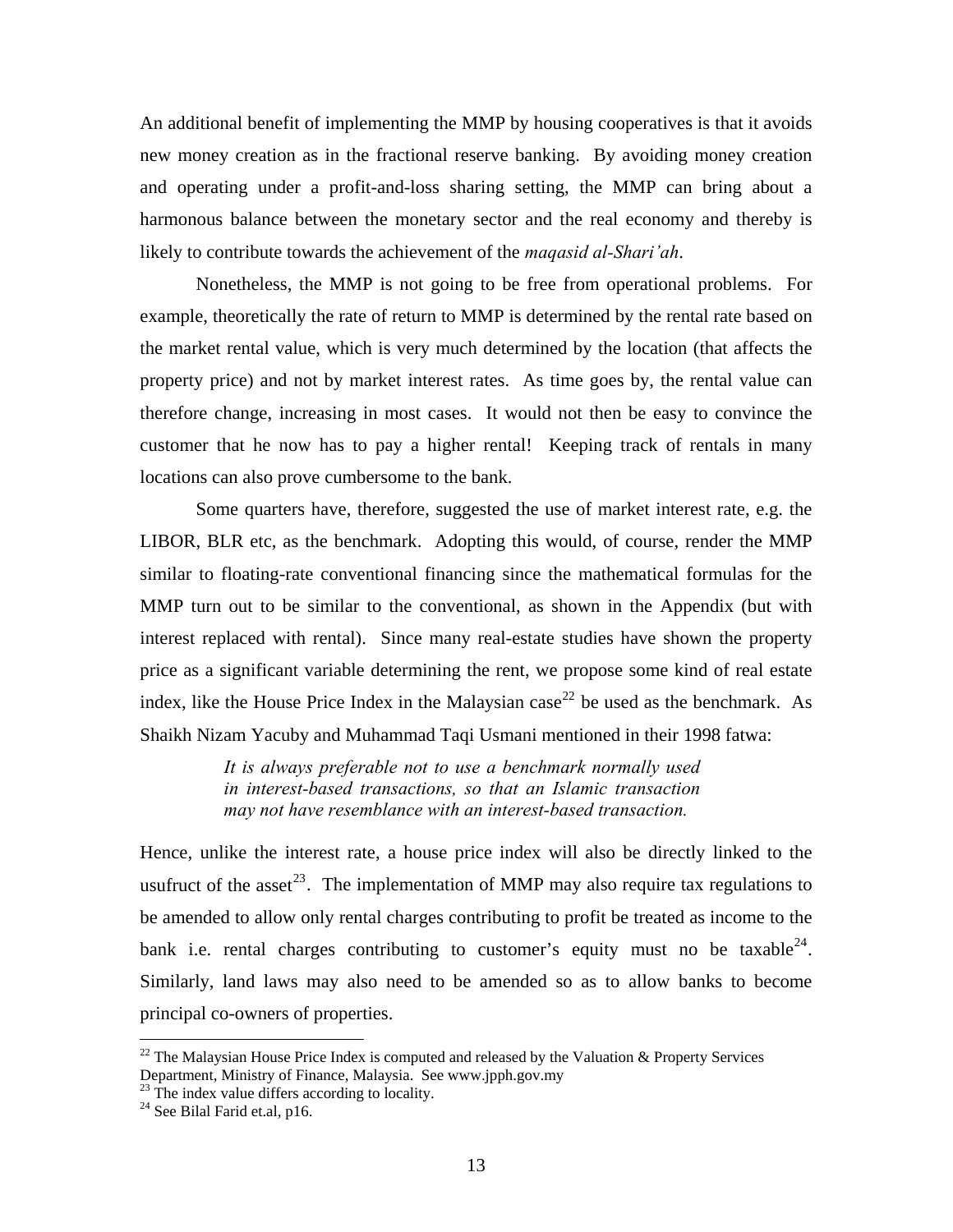Other practical issues would include issues like what happens if the customer fails to make the rental payments or wants to sell-off the property before fully owning it etc. Also issues about tear and wear, damages to the property due to natural calamities etc. need to be agreed upon. Such issues can, of course, be incorporated into the MMP contract but, nevertheless, are issues to be addressed.

## **3.3 Current Practices of MMP-type Home Ownership Schemes**

The *Musharakah Mutanaqisah* concepts have been adopted by a number of Islamic financial services providers worldwide. Successful cooperative-type models include the Islamic Housing Cooperative (Canada), Ansar Cooperative Housing (Canada) and the Ansar Housing Limited (U.K).

 The highly successful Islamic Cooperative Housing Corporation (ICHC) based in Toronto, Canada was established in 1981 out of necessity to avoid the Muslim community from engaging in *riba.* It is based on an equity model different from the traditional debt-based mortgage. To join the co-operative, members buy shares in a single equity pool. Once a member accumulates enough shares, the Co-op buys a house that his family can live in while paying a proportional rent to the Co-op. Thereon, members are required to increase their ownership by investing more money in the Co-op shares. As they do so, the rent goes down in the same proportion until the payments phase out. Eventually, the home buyer surrenders the shares to the Co-op and the Co-op transfers the title. It was reported that under this arrangement, some of their members achieved 100% ownership in seven and half years as there is flexibility to increase ownership at any time.

The ICHC model was approved by the renowned scholar Muhammad Taqi Usmani and was adopted by the Ansar Housing Limited (AHL) of the U.K. The AHL uses the Shared Ownership Scheme (S.O.S) based on the *Ijarah* (rental) mechanism. This method is very flexible and more importantly, equitable to both parties concerned. The monthly repayment includes two elements - a rent portion and a buy-back of additional share of the house. Rent is paid by the occupant on the share of the house owned by the Ansar Housing Ltd. As the occupant increases his share of the house each month the rent decreases accordingly.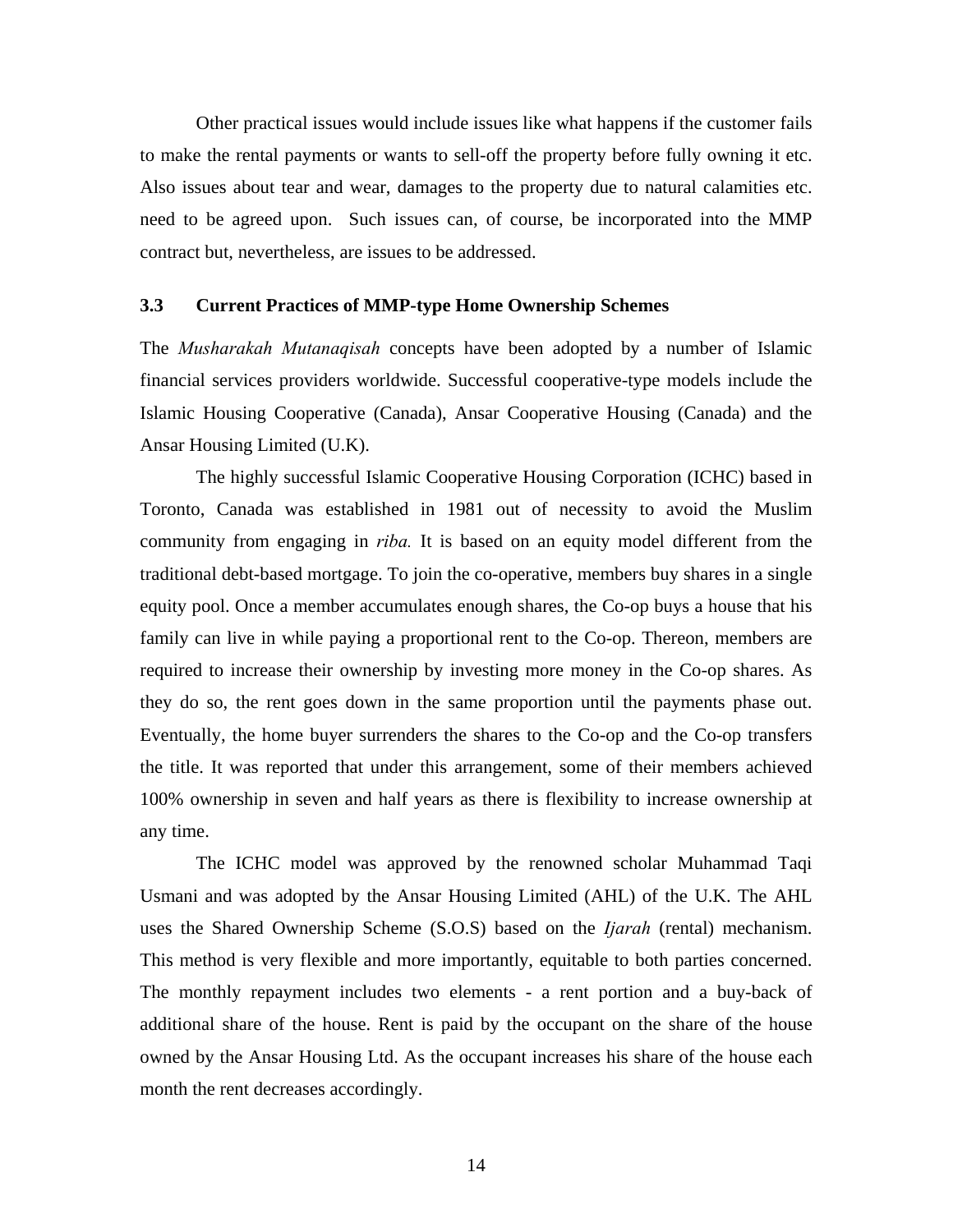There are also financial institutions that have adopted the *Ijarah and Musharakah Mutanaqisah* models in the U.S., Pakistan and United Kingdom. The successful models in the U.S. include those by the LARIBA Finance House in Pasadena, California and the Guidance Financial Group in Reston, Virginia. The LARIBA Finance House is the oldest of the organizations and was originally funded primarily by the Muslims in the U.S. The Guidance Financial Group also has origins in the Muslim community and has been offering products for the past two years. Both LARIBA and Guidance have licenses to sell their products in nearly every state in the U.S.

According to Dr Yahia Abdul Rahman, founder of LARIBA Finance House, "Many American-Muslim families have stayed out of the housing market for years because they are not allowed by Islamic jurisprudence to pay, receive or be charged interest". Freddie Mac has invested an estimated US\$1 million in contracts from the finance house under an agreement that makes it the nation's first Islamic financial institution to achieve Freddie Mac Seller/Servicer status. The LARIBA model uses standard real estate financing documents, in accordance with state and local laws. The key to the model is an agreement between LARIBA and the prospective homeowner that establishes jointly negotiated maximum monthly payments based on the property's sale price and fair rental value in a lease-to-purchase (LTP) with declining equity based on the *Ijara Wa Iqtina Musharakah* concept. Due to high demand, LARIBA has entered into a partnership with Fannie Mae (FNM/NYSE), the nation's largest source of financing for home mortgages that has committed US\$10 million, to enable more American-Muslim families to purchase homes in the U.S. while abiding by the Islamic religious prohibition against usury.

Under the LTP program, LARIBA would purchase the property with its customers and agrees to sell its shares/units to them. The program allows customers to build equity through monthly payments that combine principal with rent. The rent which is tax-deductible is based on the going market rate agreed upon by both LARIBA and the customer. The rental component is a function of a fair rental value of the property as determined by both the company and home buyer's research on rental values in the area of the financed property. The home buyer pays a percentage of the fair rental value based on the equity share of the company. This component is referred to as Return on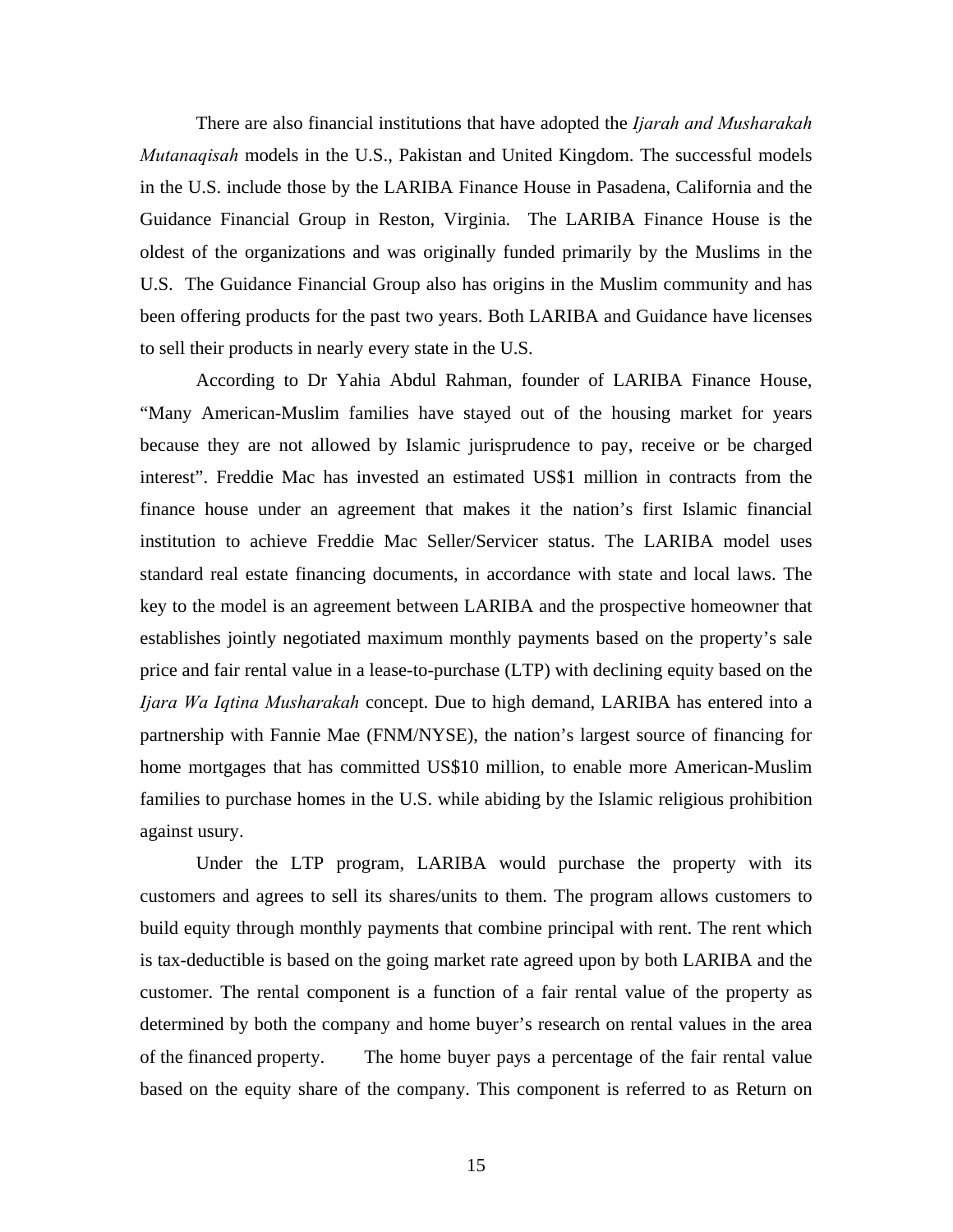Capital. The instalment purchase component represents the amount required each month to purchase back the amount advanced by LARIBA over the life of the financing with no additional increase or interest. This component is referred to as Return of Capital. Although monthly payments are fixed for the term of the financing, the rental component that accrues to LARIBA decreases each month as the finance house's equity share declines.

In Pakistan, Meezan Bank's "Easy Home" scheme was the first Islamic home financing facility. It is free from *riba* and in a *Shari'ah*-compliant housing facility approved by the renowned *Shari'ah* Supervisory Board. It utilizes the *Musharakah Mutanaqisah* concept where the bank jointly owns the property with the customer. The bank provides up to 85% of participation in share ownership of the house. The customer agrees to pay the monthly payment to the Bank of which a component is for the rent and another to redeem the equity share. The total monthly payment is reduced regularly as share in the property grows. The customer becomes the sole owner of the property after full investment of the shares on the property has been made. This flexible financing has the benefit of high financing amounts, maximum financing against property value, flexible prepayments with affordable and competitive monthly payment plan with a regularly reducing rental amount.

There are two financial institutions that have adopted the *Musharakah Mutanaqisah* model in the United Kingdom and Ireland, i.e. the Lloyds TSB and Bristol & West. Their partnership with the Arab Banking Corporation (ABC) resulted in *alburaq Shari'ah*-compliant home financing. Customers of *alburaq* can buy residential property over any period up to 25 years and obtain finance up to 90% of the property value. Customers can make full payment at any time and additional payments at each rent review. They can also sell the property as and when they wish. The modus operandi is similar to the *Musharakah Mutanaqisah* described above whereby the customer and bank will each contribute towards purchase of the home and the customer will make periodic instalments through which the bank will sell its share to the customer. With each payment instalment, the bank's share in the property will decrease while the customer's increase. The bank will charge the customer rent for the use of its share of the property, the rent being calculated according to the respective shares.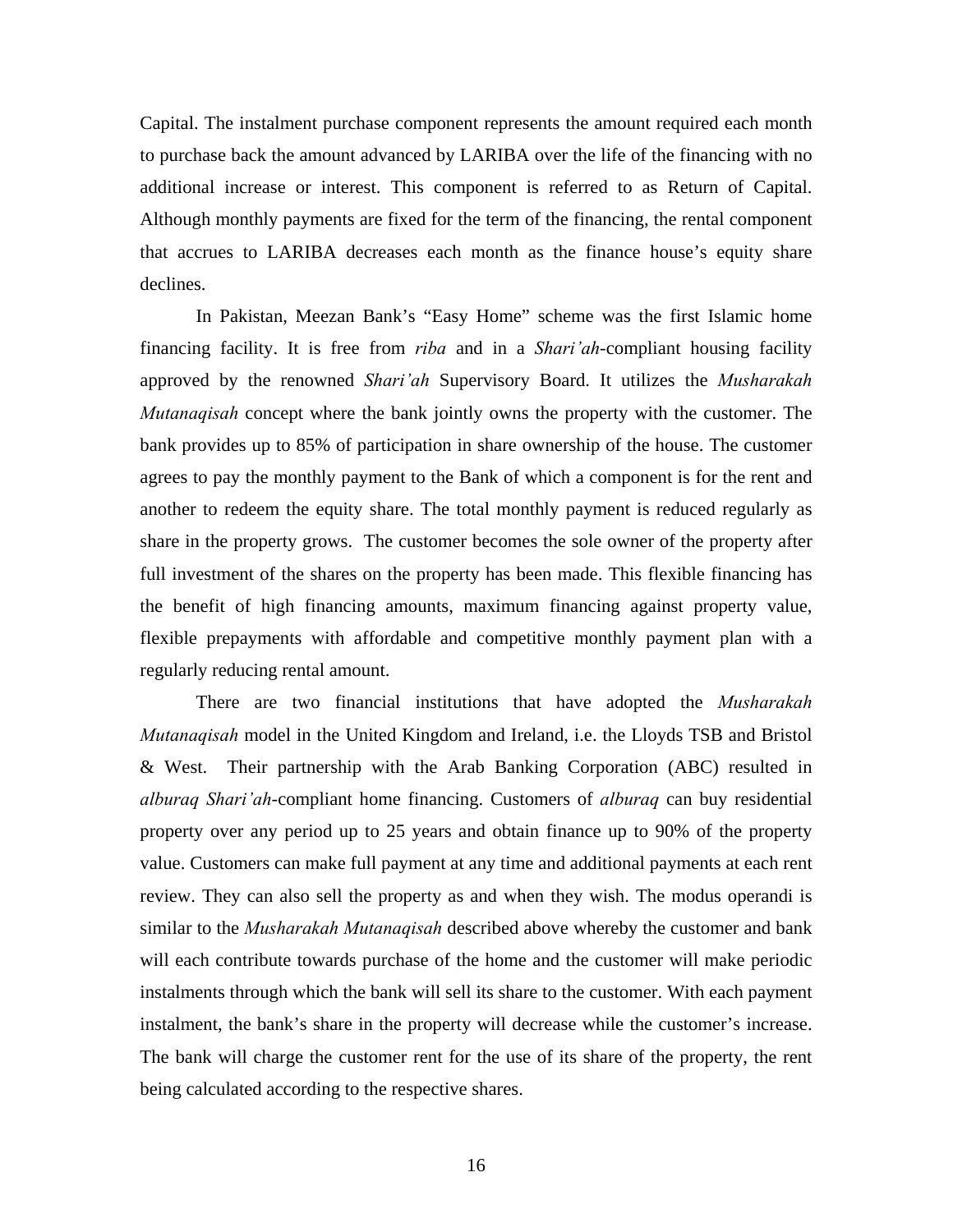Lloyds TSB launched its home finance plan based on the concept of *Musharakah Mutanaqisah* recently in March 2005, serving two million Muslims in Britain. The bank buys a home for the customer, who then pays the purchase price in monthly instalments. As the bank is the legal owner of the home, the customer also pays a monthly rent, which decreases as the customer buys the bank's share of the property. The customer will eventually buy out the bank's share at which point ownership is transferred from the customer to the bank. The facility is currently piloted in selected branches.

## **IV The Differences between the BBA and the MMP Contracts**

In summary, the main differences between the joint ownership MMP and debt-type BBA financing are as follows:-

- 1. There are two separate contracts under the MMP method. The first is a *musharakah* where the client is a partner and the second one is an *ijarah* which involves the leasing of the property. The BBA, on the contrary, follows the *murabahah* concept of buying and selling of property.
- 2. Under BBA, the selling price of the house does not reflect the market value since the mark-up for the deferred payment is quite substantial. On the contrary, the value of the house under MMP always reflects the market price and the rental is determined by the market rental values.
- 3. The return to the BBA is based on a fixed selling price (that uses the prevailing interest rate as the benchmark). But under MMP*,* the financer need not be tied to a fixed profit rate throughout the financing tenor. This is because the rental rate can be revised periodically to reflect current market conditions. Indeed, as argued earlier, the rental can be tied to some economic variables like Rental Index, House Price Index etc.
- 4. The financier can manage the liquidity risks better as rental payments can be adjusted at the end of each subcontract period. This is not possible under the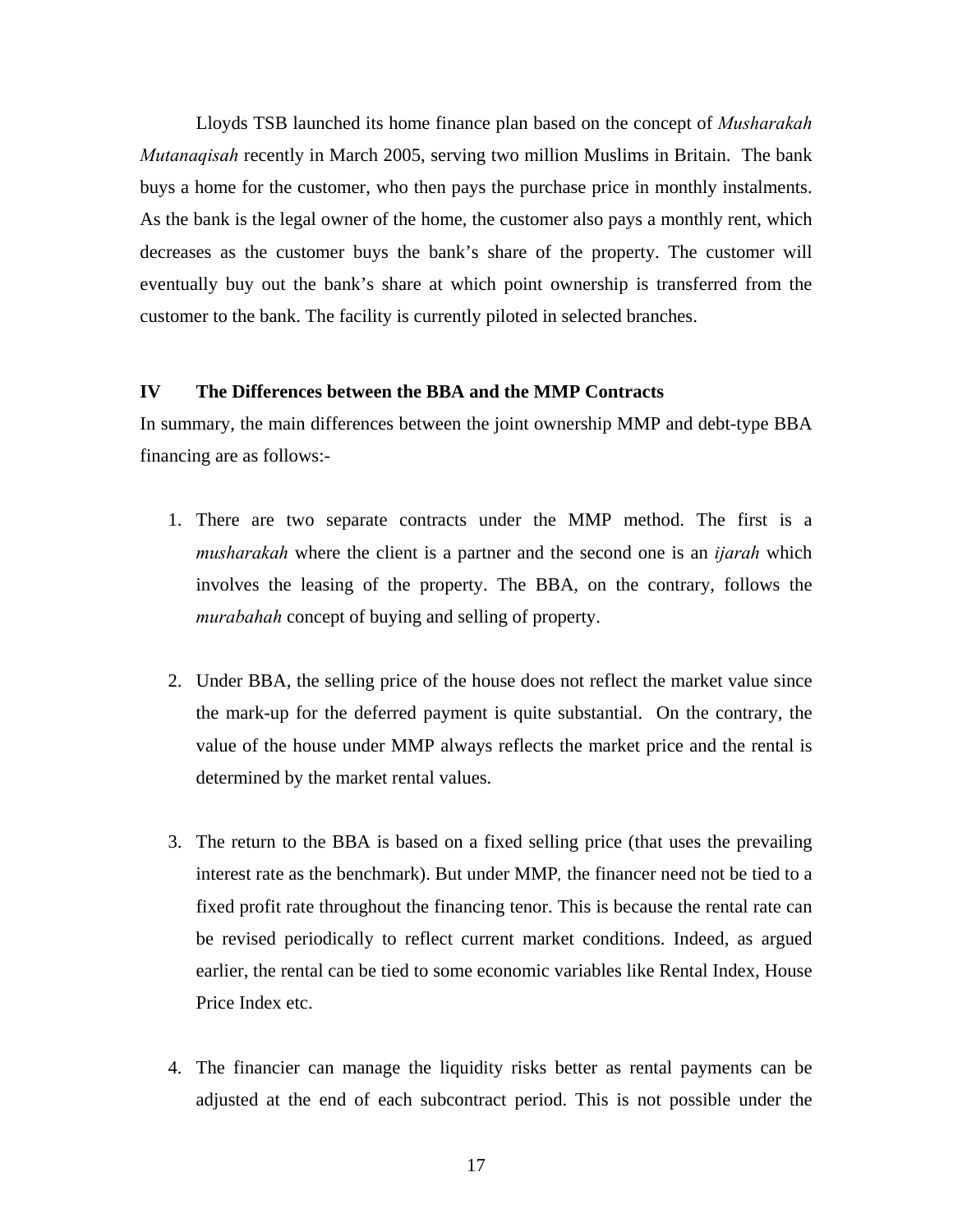current fixed-rate BBA as the profit rate is a constant throughout the entire tenor of financing.

- 5. Even compared with a floating-rate BBA, the MMP still differs in the balance of financing at any point in time before the end of the contract. Under MMP the balance can never be larger than the original price/finance of the house. Rebates for early redemption under BBA cannot be specifically stated in the contract.
- 6. The MMP is a more flexible financing structure than the BBA as the customer can own the property earlier by redeeming faster the principal sum of the financier, without the need to compute rebates<sup>[25](#page-17-0)</sup> as in BBA.
- 7. In the event of payment defaults, the penalty charges under BBA can be challenged, while under MMP, defaults will cause the equity of financier to remain constant and therefore entitled to higher rental portions when payments made later.
- 8. Currently many customers opine that the BBA is similar to the conventional loan with some "disadvantages" for the customer particularly for early redemptions.
- 9. The MMP is accepted internationally as *Shari'ah*-compliant whereas the BBA is recognized predominantly in the east, i.e. in Malaysia, Indonesia, Brunei etc.

# **V. Conclusion**

 $\overline{a}$ 

This paper made a comparative analysis between the *al-Bay Bithaman Ajil* (BBA) and *Musharakah Mutanaqisah* Partnership (MMP) contracts as means for home ownership. While a home is basic necessity, it consumes a large chunk of peoples' income for long periods. In the present interest-based fiat monetary system, owning a home is increasingly becoming burdensome. Indeed, mortgages are one of the significant causes

<span id="page-17-0"></span><sup>25</sup> Which is at the discretion of the bank since fixing the rebate upfront is not allowed in *Shari'ah*.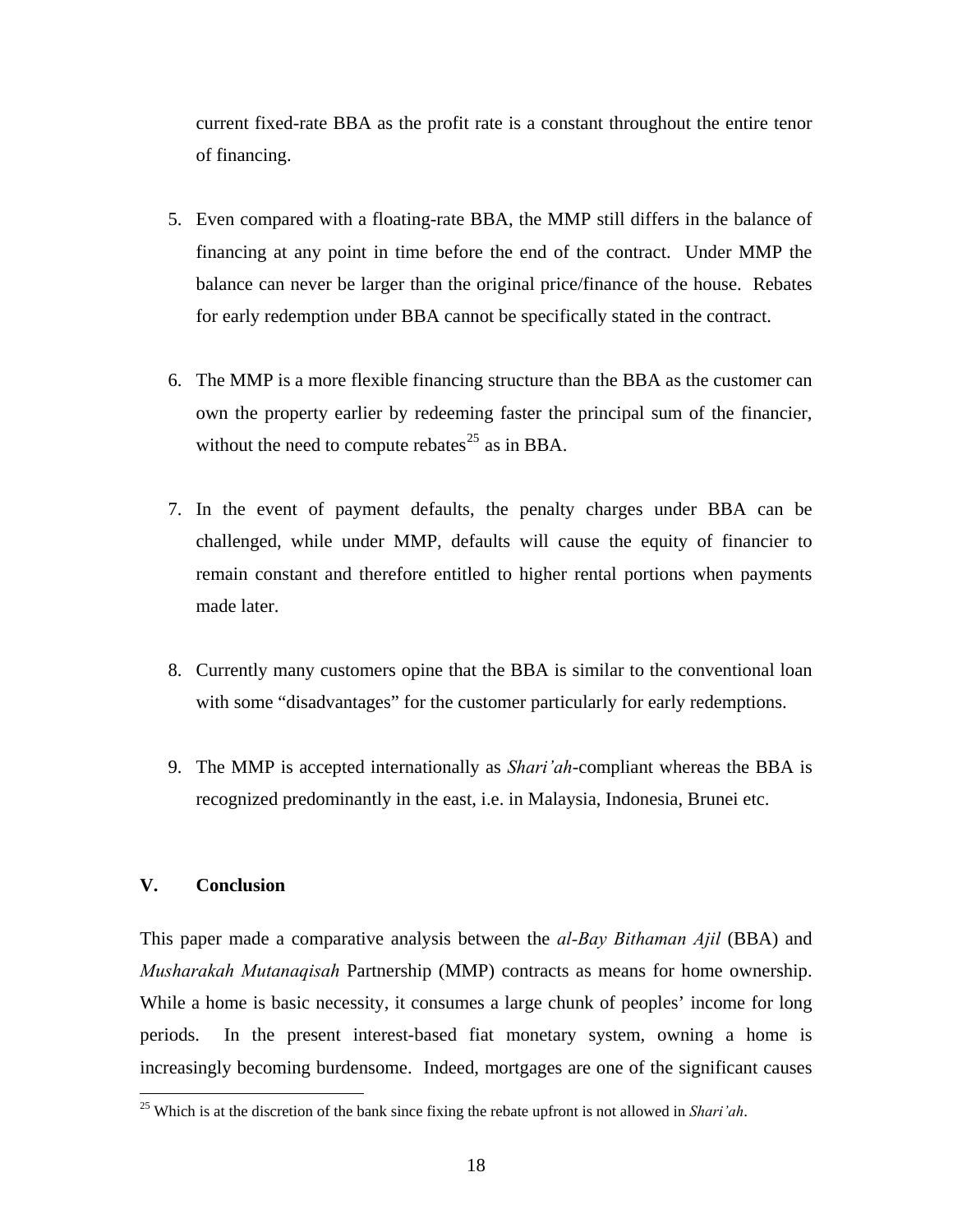of bankruptcies. While price of homes keep rising, the mortgage duration also keep rising, till two-generation mortgages are even being talked about.

 In this regard, this paper attempted to argue in favour of the MMP as a better alternative to the conventional mortgage and the Islamic BBA. The BBA is a *murabahah* contract, that is based on a buy-and-sell principle while the MMP consists of a *musharakah* (partnership) contract and an *ijarah* (rental) contract where the equity of the financier follows a diminishing balance method. *Shari'ah* scholars are consensus on the permissibility of the MMP contract internationally, but only scholars in the east generally permit the BBA contract. The paper concludes that the MMP has several advantages over the BBA for the customer. Apart from being consensus *Shari'ah*-compliant, it can be made to avoid interest (*riba*) totally and can reduce the cost of homes and the duration of financing. The balance of finance, at any point in time, never exceeds the original price of the asset, unlike under the BBA where it can.

 When a home is purchased from a developer and financed using the present conventional or Islamic BBA, the customer would end up paying about four times the original cost (both the developer and the bank are assumed to make a gross 100 percent mark-up). This, undoubtedly, can burden particularly the low income group. But, *Musharakah Mutanaqisah* Partnership is in line with the objectives of *Shari'ah* as it allows people to own homes with limited initial capital. In doing so, it promotes the welfare of the people. Anything that protects or promotes these is considered as serving the *maslahah* and hence desirable<sup>[26](#page-18-0)</sup>. As al-Ghazzali remarked<sup>[27](#page-18-1)</sup>:

"The *very objectives of the Shari'ah are to promote the welfare of the people, which lies in safeguarding their faith, their life, their intellect, their posterity and their wealth. Whatever ensures the safeguarding of these five serves public interest and is desirable"* 

Admittedly though, the MMP is less attractive to the banker compared to the BBA. For that matter, a viable avenue to implement the MMP is through a cooperative setting. When implemented through cooperatives, the MMP can also provide an investment

 $\overline{a}$ 

<sup>&</sup>lt;sup>26</sup> Chapra (1992).

<span id="page-18-1"></span><span id="page-18-0"></span> $^{27}$  Ibid, p1.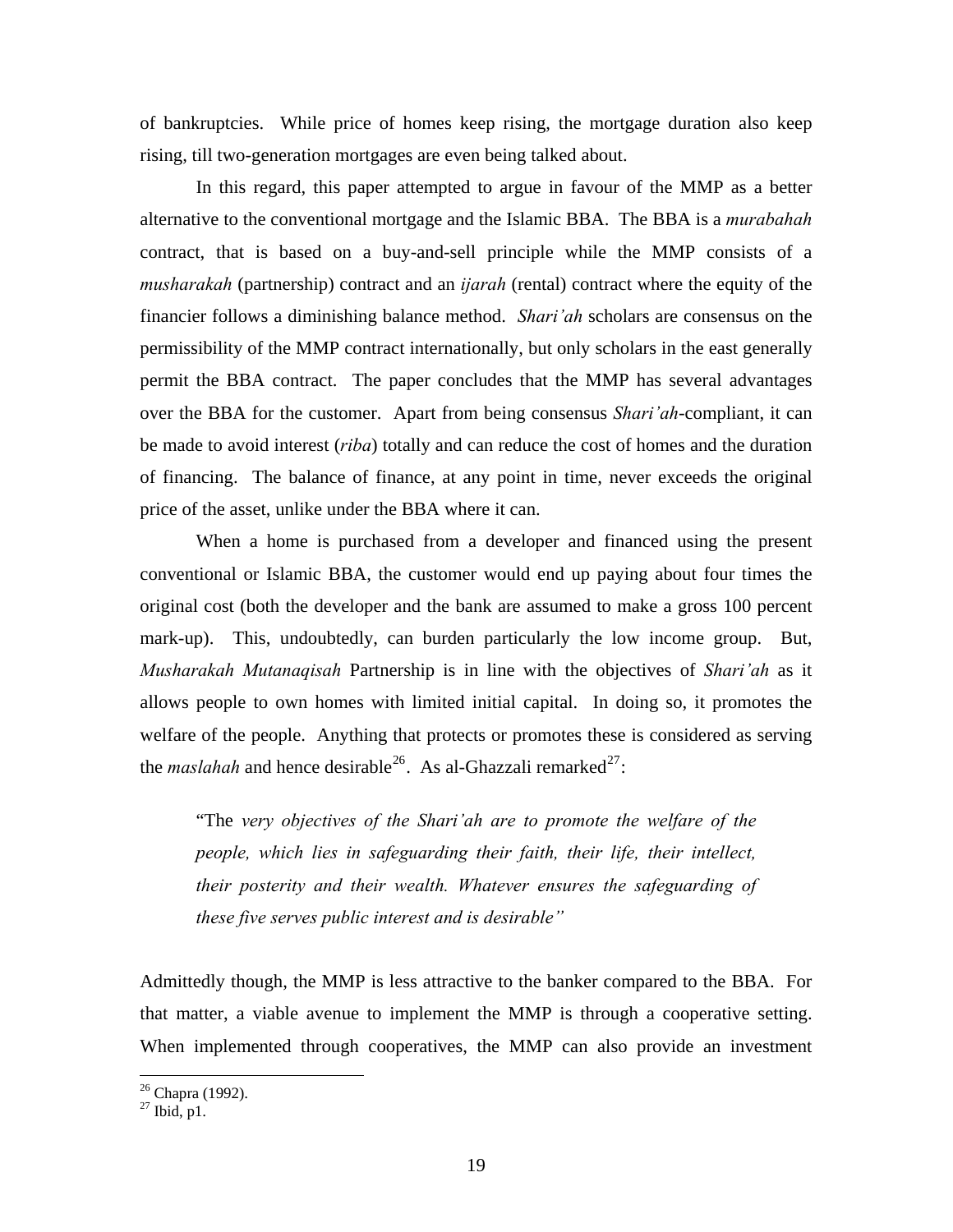avenue for members while substantially reducing the price of house and the duration of financing. The concept has a positive impact on the economy and reduces inflation as no additional money is created in the system compared to debt-financing, as currently done under the fractional reserve banking system.

The MMP is just and fair compared to the conventional loan and the BBA as there is no interest charge or 'advanced' profit involved in the *Musharakah Mutanaqisah*  Partnership contract. It is purely based on rental payments of property and the redeeming of the financier's shares.

As a benchmark, the paper suggested the use of a Rental Index or House Price Index in determining the rental to be charged for each specified *ijarah* contract period.

The MMP concept is a viable alternative to the conventional floating rate financing since the rental rate can be adjusted if there are fluctuations in the economy. Hence, it is more flexible, wherein the Islamic bank will not be faced with too many uncertainties due to variations in economic conditions.

As for the society, the MMP brings stability into the economy by promoting positive partnership instead of negative indebtedness thus assisting in the equitable distribution of society's wealth; minimizing the large number of debt defaults and bankruptcies that are observed in the current financial system.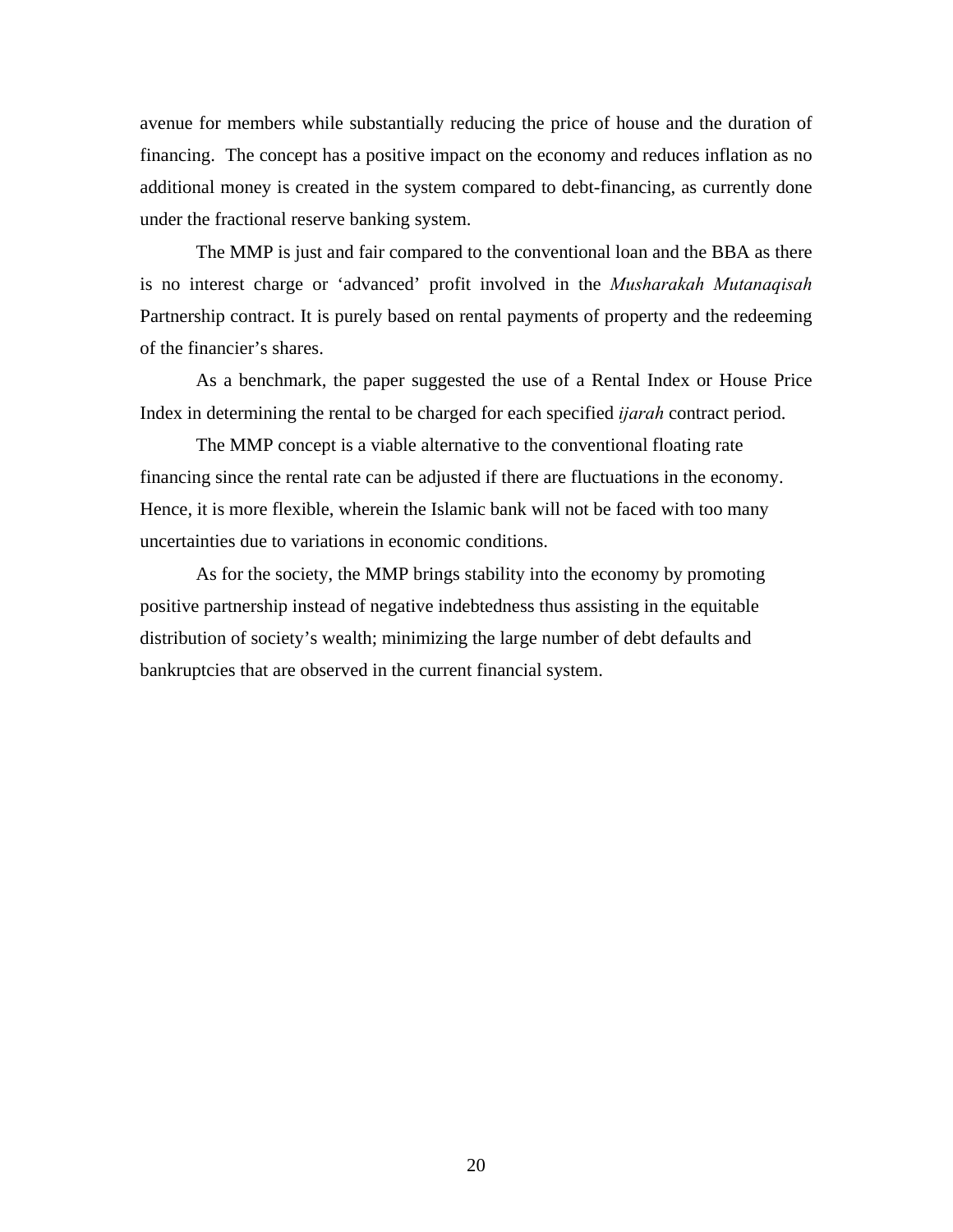# **V. References**

Al-Qur'an

*The Asian Wall Street Journal*, 3 May, 2005.

*Berita Harian*, 26 January, 2005.

Boualem Bendjilali and Tariqullah Khan (1995), *Economics of Diminishing Musharakah.* Jeddah: Islamic Research and Training Institute (IRTI). Research Paper No. 31.

*Business Times*, New Straits Times, 22 April, 1998.

*Canadian Business*, September 27 - 0ctober 10, 2004, p40.

Chapra, Umer (1992). *Islam and the Economic Challenge*. United Kingdom: The Islamic Foundation.

The Council of Islamic Ideology Pakistan (1977). *Elimination of Interest from the Economy.* Islamabad: Government of Pakistan.

Farid, Bilal Bin, Chong Kok Loong, Khairul Fahmi Mahmud, Khairul Hidir Ghazali, Said Anuar Said Ahmad and Syed Hilal Syed Ghazali (2005). "Essence of Musharakah Mutanaqisah Partnership Vs Bai' Bithaman Ajil". A Project Paper presented for the course *Money, Banking and Capital Markets*, International Islamic University Malaysia, March 2005.

The Federal Reserve Bank of Chicago, May 2005 Number 214

George, Sir Edward (2003). "Towards Islamic House Financing in the UK", *Review of Islamic Economics*, No. 13, 2003, pp. 73 – 78.

Matthews, Robin, Issam Tlemsani and Aftab Siddiqui (2003). "Towards Recent Developments in the Mnarket for Islamic Mortgages: Theory and Practice", *Review of Islamic Economics*, No. 14, 2003, pp. 49 – 68.

Meera, Ahamed Kameel Mydin (2002). *The Islamic Gold Dinar*. Subang Jaya, Malaysia: Pelanduk Publications.

Meera, Ahamed Kameel Mydin (2004). *The Theft of Nations*. Subang Jaya, Malaysia: Pelanduk Publications.

Meera, Ahamed Kameel Mydin and Moussa Larbani (2004). "The Gold Dinar: The Next Component in Islamic Economics, Banking and Finance". *Review of Islamic Economics*, Vol. 8 No. 1, 2004, pp. 5-34.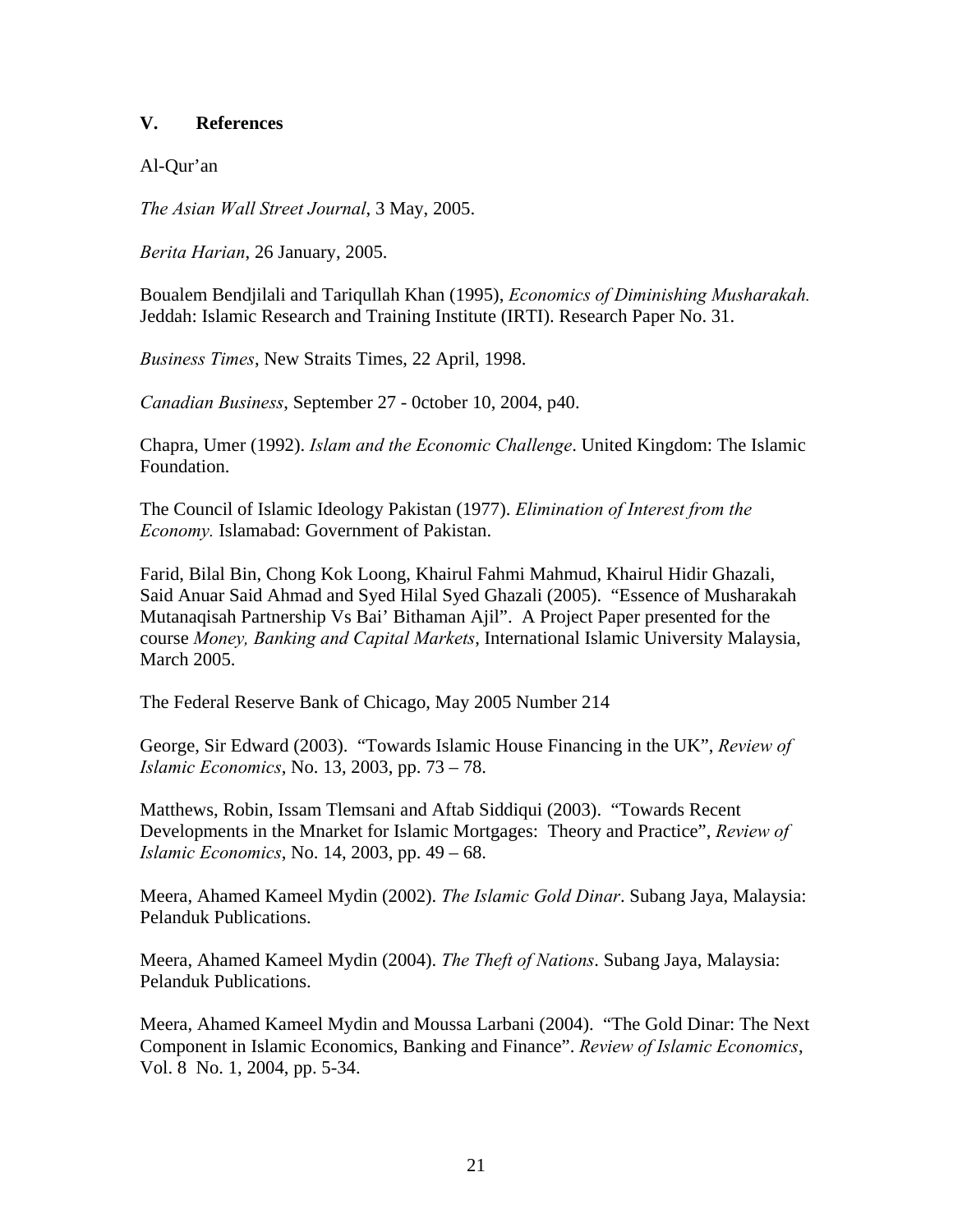Meera, Ahamed Kameel Mydin and Moussa Larbani (2005). "The Seigniorage of Fiat Money and the Maqasid al-Shari'ah: The Unattainableness of the Maqasid". Forthcoming in the *Humanomics.*

Mohammad Soffean Hj. Junaidi (2003). *Musharakah Mutanaqisah (Diminishing Musharakah): A Floating Rate Option For Islamic Banking in Brunei Darussalam.* MBA Project Paper, International Islamic University Malaysia.

Mohd Ali Baharum (1991). *Masalah Perumahan Penyelesaian Menurut Perspektif Islam.* Kuala Lumpur: Dewan Pustaka Islam.

Mohd Ali Baharum (2005). *Bagaimana Mengurangkan Beban Hutang Rumah Anda?.* Kuala Lumpur: BIRR Sdn Bhd.

Muhammad Imran Ashraf Usmani (2002). *Islamic Banking.* Karachi: Darul-Ishaat Urdu Bazar.

Muhammad Taqi Usmani (2002). *Islamic Finance*. Karachi: Maktaba Ma'ariful Qur'an.

Mustafa Omar Mohammed (2005). "Islamic Financial Contracts (Module 2)". Fiqh Muamalat Course Material, International Islamic University Malaysia.

Saiful Azhar Rosly (2001). "*Iwad* as a Requirement of Lawful Sale: A Critical Analysis" IIUM Journal of Economics and Management, Vol. 9 No. 2, 2001, pp. 187 – 201.

Saiful Azhar Rosly (2005). *Critical Issues on Islamic Banking and Financial Markets.*  Author House.

Yacuby, Shaikh Nizam and Justice Muhammad Taqi Usmani (1998). "Fatwa on Usage of LIBOR as a Benchmark". A Fatwa issued on 19 July, 1998.

# **Websites:**

Meezan Bank, Pakistan – "Easy Home" (Diminishing Musharakah) www.meezanbank.com

Lloyds TSB, U.K - (Diminishing Musharakah) www.ukbusiness-news.co.uk

Arab Banking Corporation/ Alburaq (Diminishing Musharakah) www.alburaq.co.uk

Guidance Financial Group, United States of America www.guidancefinancialgroup.com

LARIBA Islamic finance company, United States of America.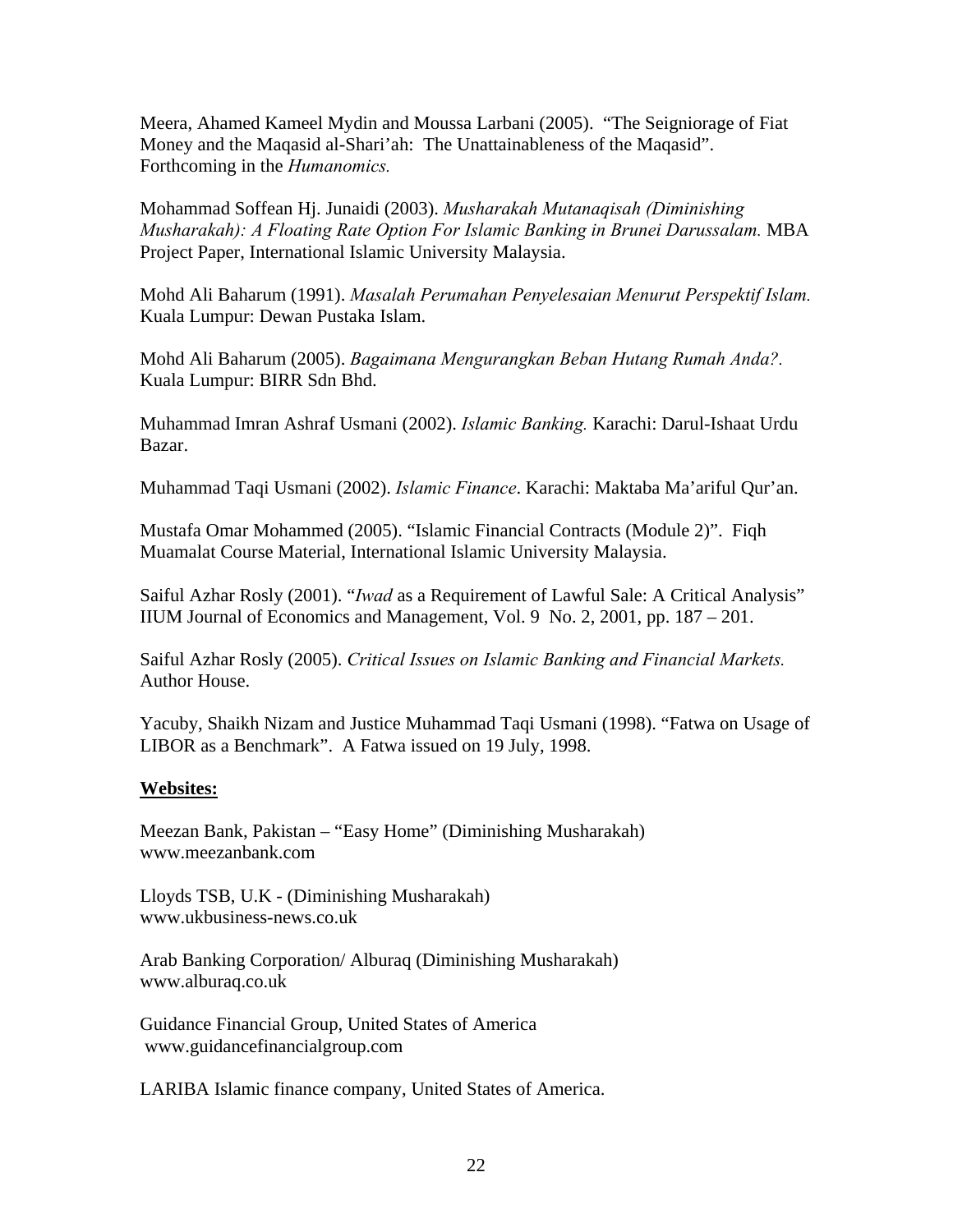[www.lariba.com/financing/home-mail.shtm](http://www.lariba.com/financing/home-mail.shtm) 

Muslim Community Co-operative Australia (MCCA), Australia www. mcca.com.au

Ansar Finance Limited www. ansarfinance.com/ServicesHousing.asp

[http://www.](http://www/)realtytimes.com

[http://www.fanniemae.com](http://www.fanniemae.com/) 

http://www.uk.business-news.co.uk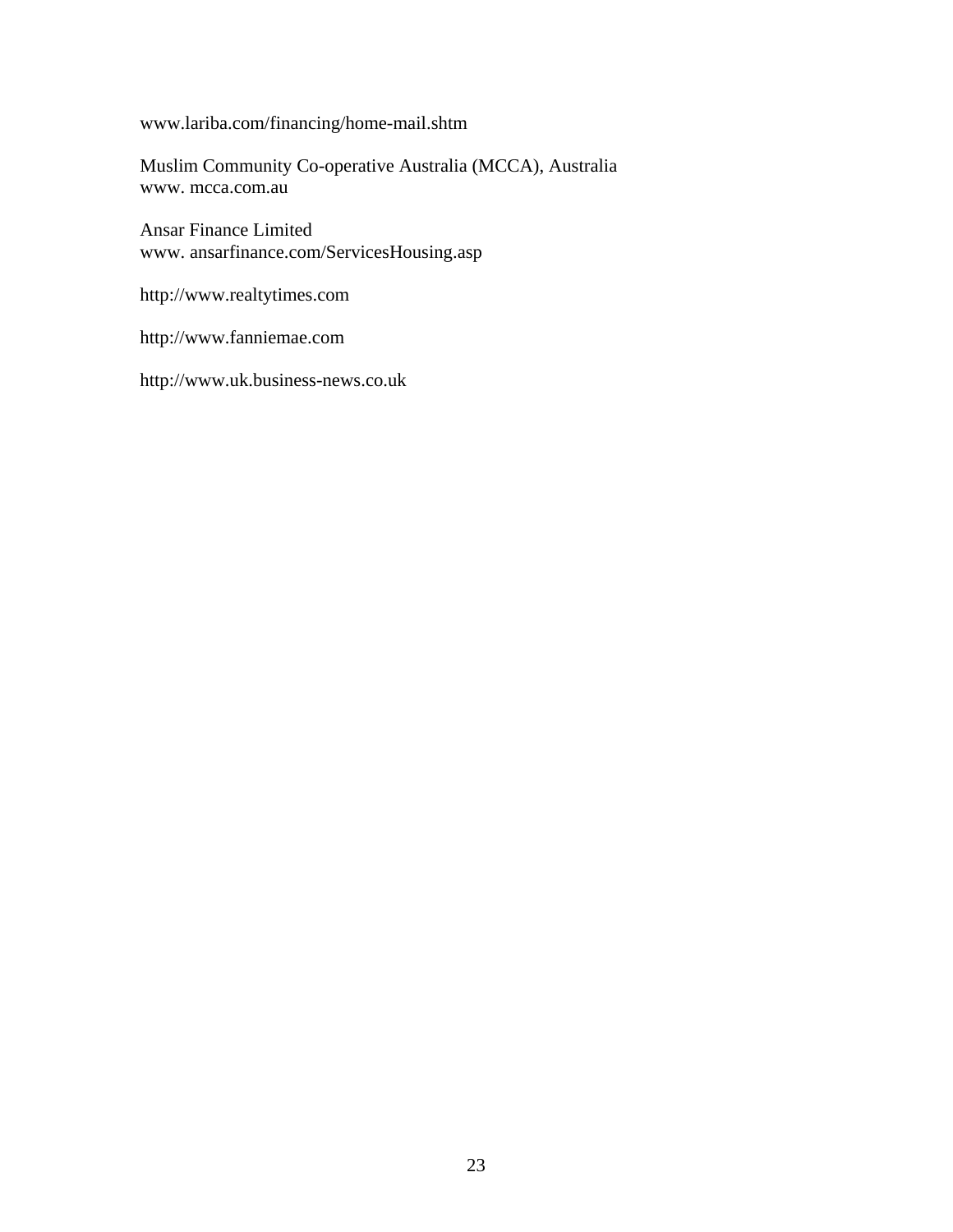# **Appendix**

## **Musharakah Mutanaqisah Partnership A Mathematical Derivation Note**

 $P =$ Price of asset, e.g. a home  $B_0$  = Financier's contribution into the partnership  $C_0$  = Customer's contribution into the partnership

Therefore,  $P = B_0 + C_0$ 

 $R$  = Periodic rental, eg. monthly  $A =$  Additional periodic payment by customer to redeem the financier's equity faster

 $M = R + A$ , is therefore, the total periodic payment

Let  $C_i$  = the customer's equity (ownership) of the asset in period *i* 

Let the proportion of customer's equity in period *i*,  $r_i = \frac{C_i}{P}$ 

Therefore,

$$
C_0 = C_0
$$
  
\n
$$
C_1 = C_0 + r_0 R + A
$$
  
\n
$$
C_2 = C_1 + r_1 R + A
$$
  
\n
$$
C_3 = C_2 + r_2 R + A
$$
  
\n
$$
\vdots
$$
  
\n
$$
C_n = C_{n-1} + r_{n-1} R + A
$$

Therefore,

$$
C_0 = C_0
$$
  
\n
$$
C_1 = C_0 + r_0 R + A
$$
  
\n
$$
C_2 = C_0 + r_0 R + A + r_1 R + A = C_0 + R(r_0 + r_1) + 2A
$$
  
\n
$$
C_3 = C_0 + r_0 R + A + r_1 R + A + r_3 R + A = C_0 + R(r_0 + r_1 + r_2) + 3A
$$
  
\n
$$
\vdots
$$
  
\n
$$
C_n = C_0 + R(r_0 + r_1 + r_2 + \dots + r_{n-1}) + nA
$$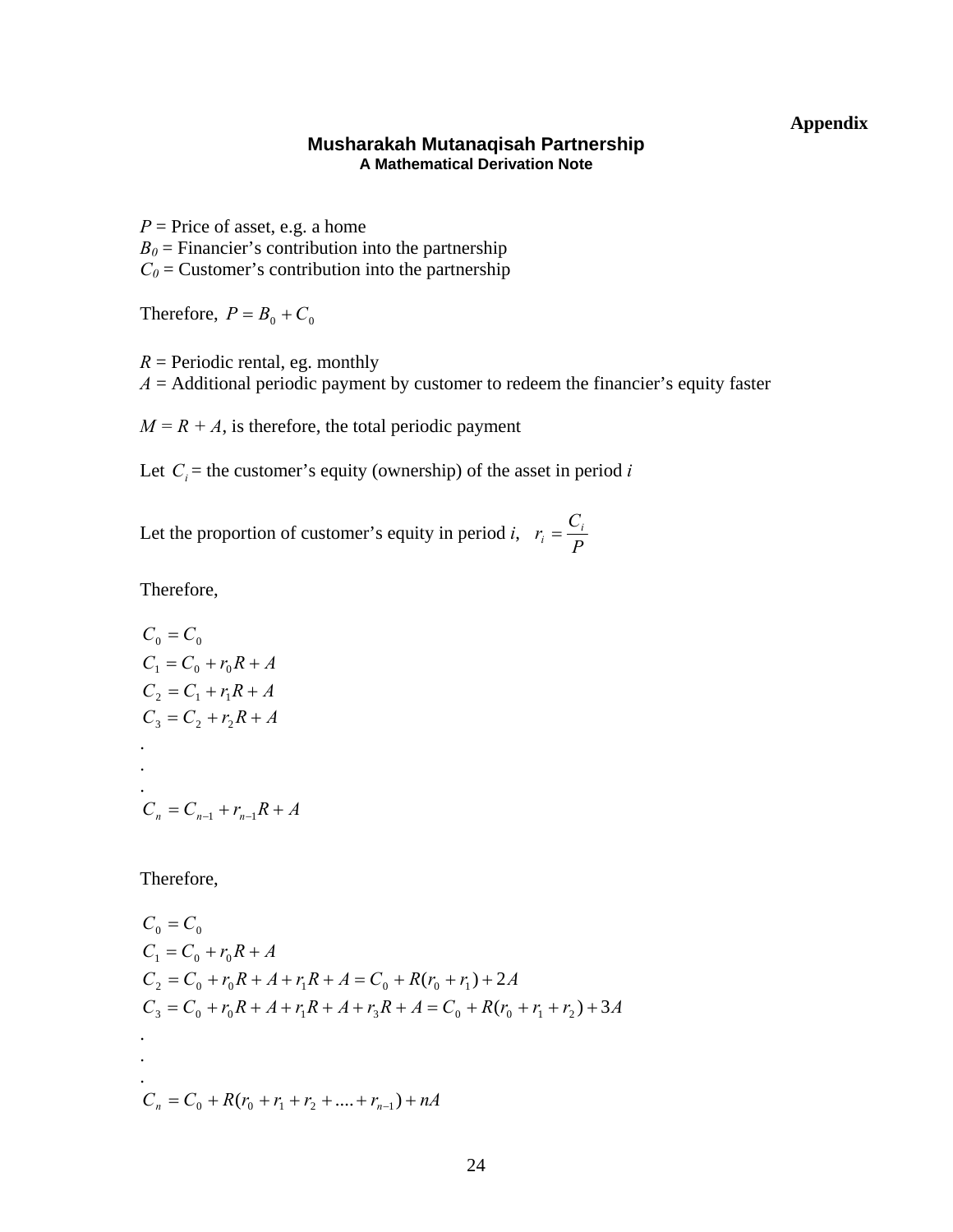$$
C_n = C_0 + \frac{R}{P}(C_0 + C_1 + C_2 + \dots + C_{n-1}) + nA
$$
 Since  $r_i = \frac{C_i}{P}$ 

Let 
$$
x = \frac{R}{P}
$$
, then  
\n
$$
C_1 = C_0 + xC_0 + A = (1 + x)C_0 + A
$$
\n
$$
C_2 = C_0 + x(C_0 + C_0 + xC_0 + A) + 2A = (1 + 2x + x^2)C_0 + (x + 2)A
$$
\n
$$
C_3 = C_0 + x(C_0 + C_0 + xC_0 + A + C_0 + (C_0 + C_0 + xC_0 + A) + 2A) + 3A
$$
\n
$$
= (1 + 3x + 3x^2 + x^3)C_0 + (x^2 + 3x + 3)A
$$

Therefore,

. .

$$
C_1 = (1+x)C_0 + A
$$
  
\n
$$
C_2 = (1+x)^2 C_0 + (x+2)A
$$
  
\n
$$
C_3 = (1+x)^3 C_0 + (x^2+3x+3)A
$$
  
\n
$$
C_4 = (1+x)^4 C_0 + (x^3+4x^2+6x+4)A
$$
  
\n
$$
\vdots
$$
  
\n
$$
C_n = (1+x)^n C_0 + \left[ \frac{(1+x)^n - 1}{x} \right]A
$$
  
\n(1)

and, of course, the proportion of the customer's equity in the  $n^{th}$  period is  $r_n = \frac{C_n}{P}$ 

Rewriting equation (1), the number of periods taken by the customer to fully own the house is given by, where  $C_n = P$ ,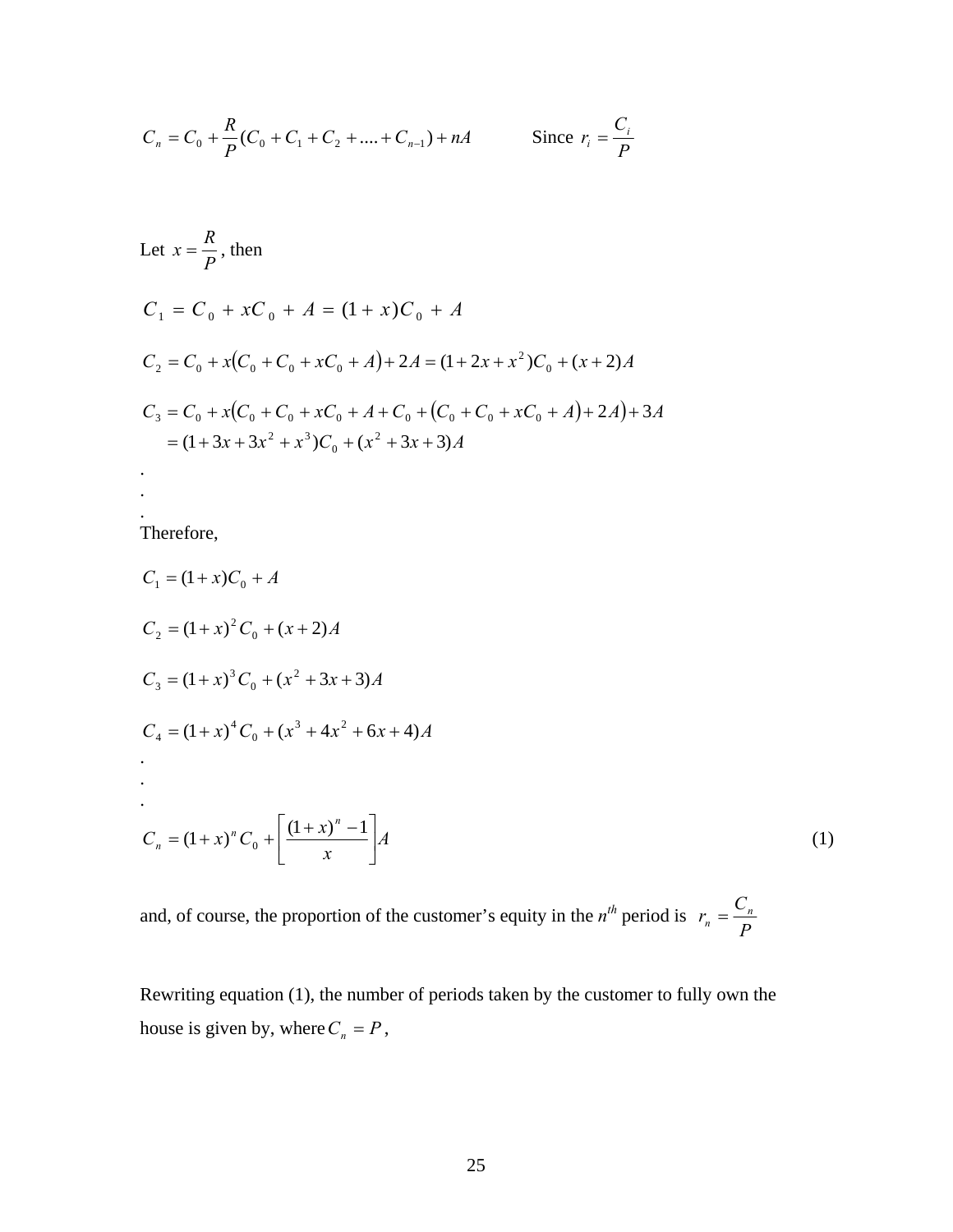$$
P = (1+x)^n C_0 + \frac{(1+x)^n}{x} A - \frac{1}{x} A
$$
  

$$
= (1+x)^n \left[ C_0 + \frac{A}{x} \right] - \frac{1}{x} A
$$
  

$$
(1+x)^n = \frac{P + \frac{A}{x}}{C_0 + \frac{A}{x}}
$$
  

$$
\Rightarrow n = \frac{\ln \left( P + \frac{A}{x} \right) - \ln \left( C_0 + \frac{A}{x} \right)}{\ln(1+x)}
$$
  

$$
(2)
$$

Once the rental, *R*, has been determined and the customer has decided on the period of partnership, i.e. the *n*, then the periodic amount the customer has to top up additionally is given by

$$
A = \frac{x[P - (1 + x)^n C_0]}{(1 + x)^n - 1}
$$
 (3)

and, the formula for determining the periodic payment is given by

$$
M = R + A
$$
  
=  $\frac{R[(1+x)^n - 1] + x[P - (1+x)^n C_0]}{(1+x)^n - 1}$   
=  $\frac{R(1+x)^n - R + xP - x(1+x)^n C_0}{(1+x)^n - 1}$   
=  $\frac{x(1+x)^n P - R + R - x(1+x)^n C_0}{(1+x)^n - 1}$  Since  $xP = R$   
=  $\frac{x(1+x)^n [P - C_0]}{(1+x)^n - 1}$   
=  $\frac{x(1+x)^n B_0}{(1+x)^n - 1}$